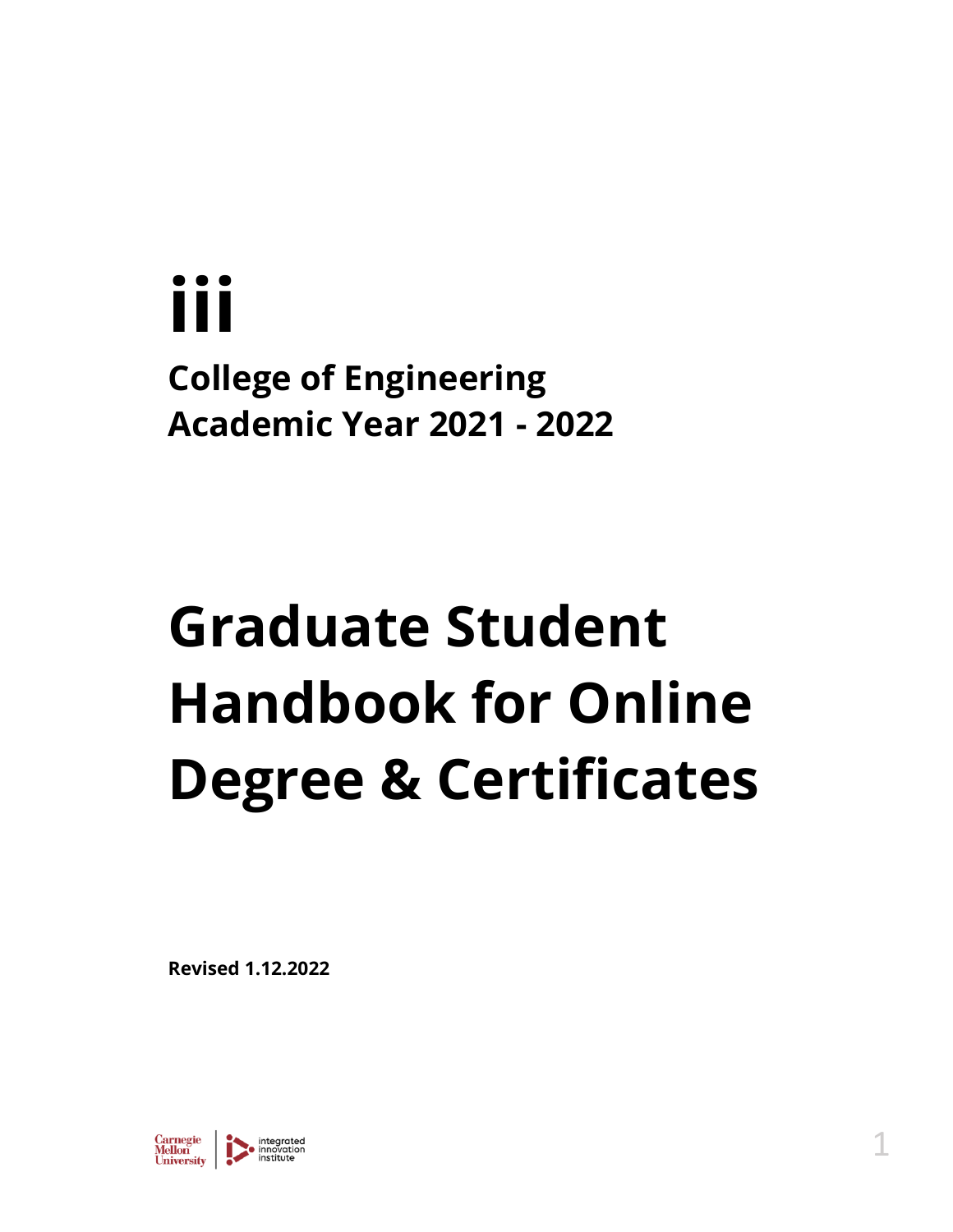## <span id="page-1-0"></span>**Welcome**

On behalf of the Integrated Innovation Institute (iii) faculty and staff, I welcome you to our online programs. I expect your experience at Carnegie Mellon University will be both productive and rewarding, and I look forward to getting to know you and working with you.

Whether you are joining us for one semester or a few years, the student handbook applies to all students in the iii online programs. This resource is intended to supplement University information found in the Carnegie Mellon University (The Word) and College of Engineering Graduate Student Handbooks. Please review these handbooks as soon as you can so you become familiar with iii and University policies. If you have any questions, please reach out to me directly or **online-iii@andrew.cmu.edu**.

Again, welcome aboard!

#### **Peter Boatwright**

Allan D. Shocker Professor of Marketing and New Product Development Tepper School of Business Director, Integrated Innovation Institute Program Director, Online

*While this handbook is specific to the student's academic experience at the Integrated Innovation Institute, there are several other resources and offices graduate students are encouraged to consult during their tenure at Carnegie Mellon University. Information about The Word (the student handbook), the Office of the Assistant Vice Provost for Graduate Education, the Office of the Dean of Student Affairs, and others are included in Appendix B of this handbook*

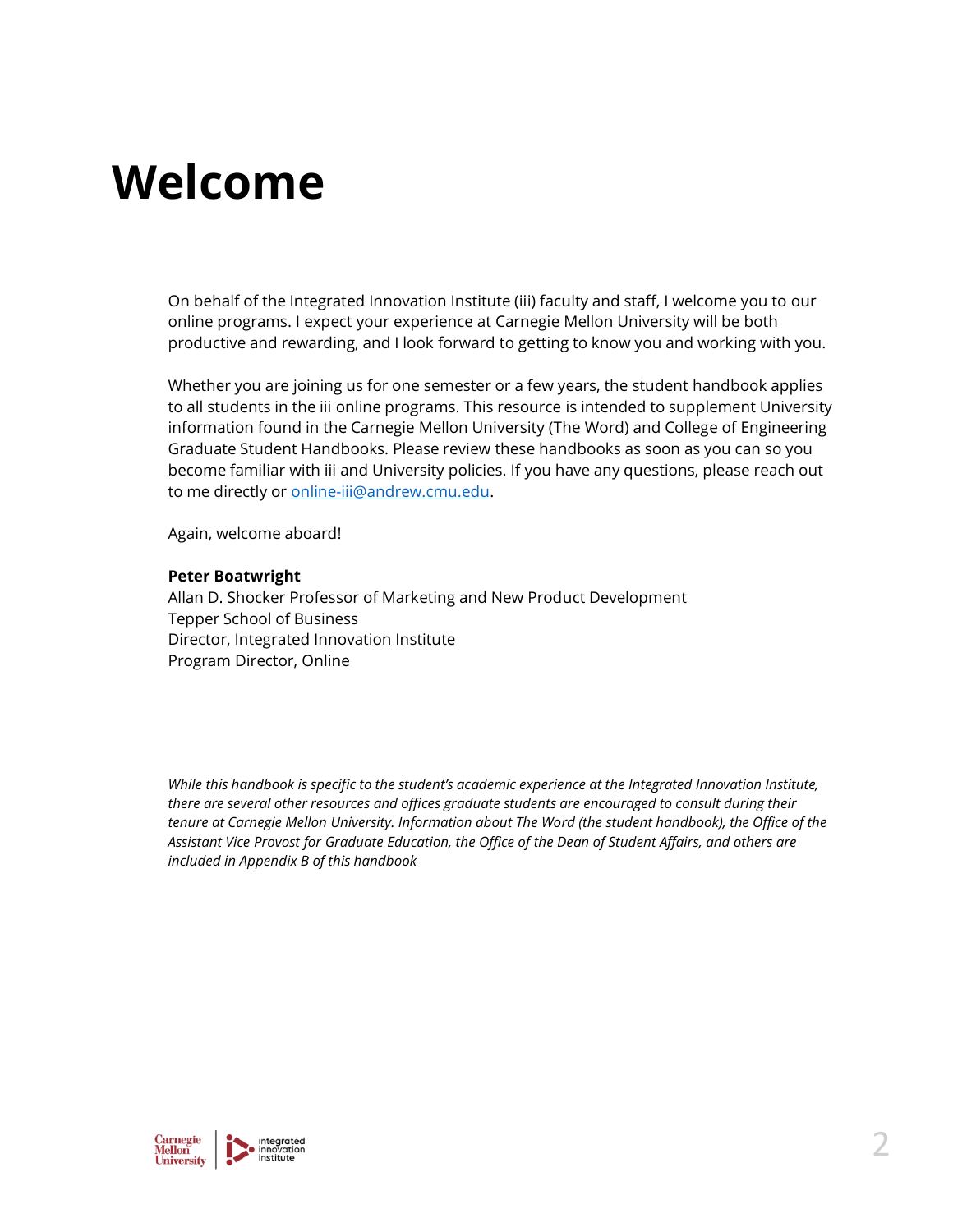## <span id="page-2-0"></span>**Table of Contents**

| Welcome                                                                                                               | $\overline{\mathbf{2}}$ |
|-----------------------------------------------------------------------------------------------------------------------|-------------------------|
| <b>Table of Contents</b>                                                                                              | 3                       |
| <b>Carnegie Mellon University</b>                                                                                     | 4                       |
| The iii                                                                                                               | $\overline{\mathbf{z}}$ |
| <b>After You Have Been Accepted</b>                                                                                   | 9                       |
| <b>Important Resources for You</b>                                                                                    | 10                      |
| <b>Online Student Requirements</b>                                                                                    | 12                      |
| <b>Academic Standards</b>                                                                                             | 15                      |
| <b>Student Services &amp; Resources</b>                                                                               | 17                      |
| <b>Tuition &amp; Fees</b>                                                                                             | 20                      |
| <b>Departmental &amp; University Policies &amp; Expectations</b>                                                      | 21                      |
| <b>Grandfather Clause</b>                                                                                             | 29                      |
| <b>Force Majeure Clause</b>                                                                                           | 30                      |
| <b>Appendix A: Online Course Offerings</b>                                                                            | 31                      |
| Appendix B: 2021-2022 Highlighted University Resources for Graduate Students and The WORD, Student<br><b>Handbook</b> | 35                      |

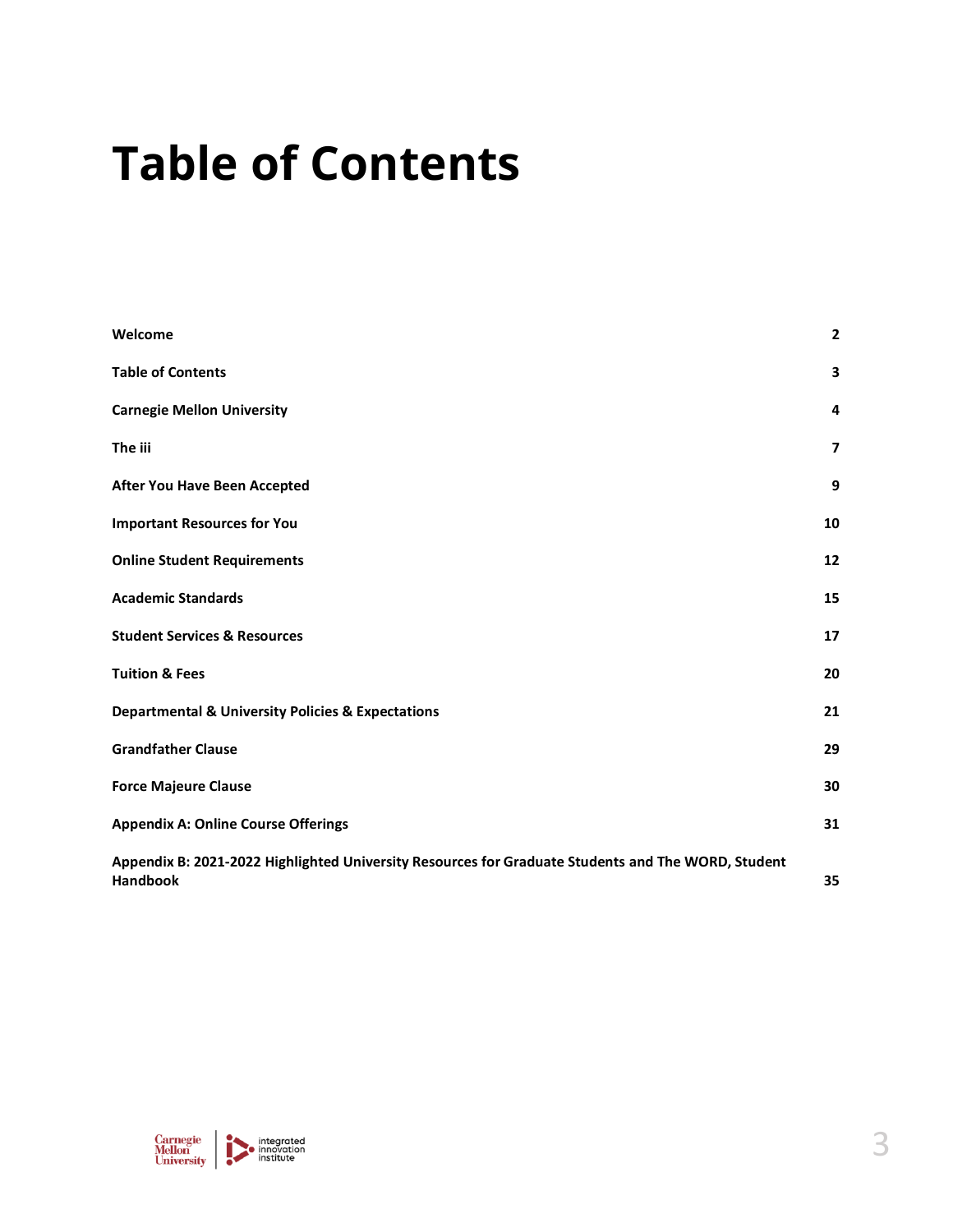## <span id="page-3-0"></span>**Carnegie Mellon University**

### **Vision**

Carnegie Mellon University will have a transformative impact on society through continual innovation in education, research, creativity, and entrepreneurship.

### **Mission**

To create a transformative educational experience for students focused on deep disciplinary knowledge; problem solving; leadership, communication, and interpersonal skills; and personal health and well-being.

To cultivate a transformative university community committed to (a) attracting and retaining diverse, world-class talent; (b) creating a collaborative environment open to the free exchange of ideas, where research, creativity, innovation, and entrepreneurship can flourish; and (c) ensuring individuals can achieve their full potential.

To impact society in a transformative way — regionally, nationally, and globally — by engaging with partners outside the traditional borders of the university campus.

<https://www.cmu.edu/about/mission.html>

### **Statement of Assurance**

Carnegie Mellon University does not discriminate in admission, employment or administration of its programs or activities on the basis of race, color, national origin, sex, handicap or disability, age, sexual orientation, gender identity, religion, creed, ancestry, belief, veteran status or genetic information. Furthermore, Carnegie Mellon University does not discriminate and is required not to discriminate in violation of federal, state or local laws or executive orders.

Inquiries concerning the application of and compliance with this statement should be directed to the university ombudsman, Carnegie Mellon University, 5000 Forbes Avenue, Pittsburgh, PA 15213, telephone 412-268-1018. Obtain general information about Carnegie Mellon University by calling 412-268-2000.

Carnegie Mellon University publishes an annual campus security and fire safety report describing the university's security, alcohol and drug, sexual assault and fire safety policies,

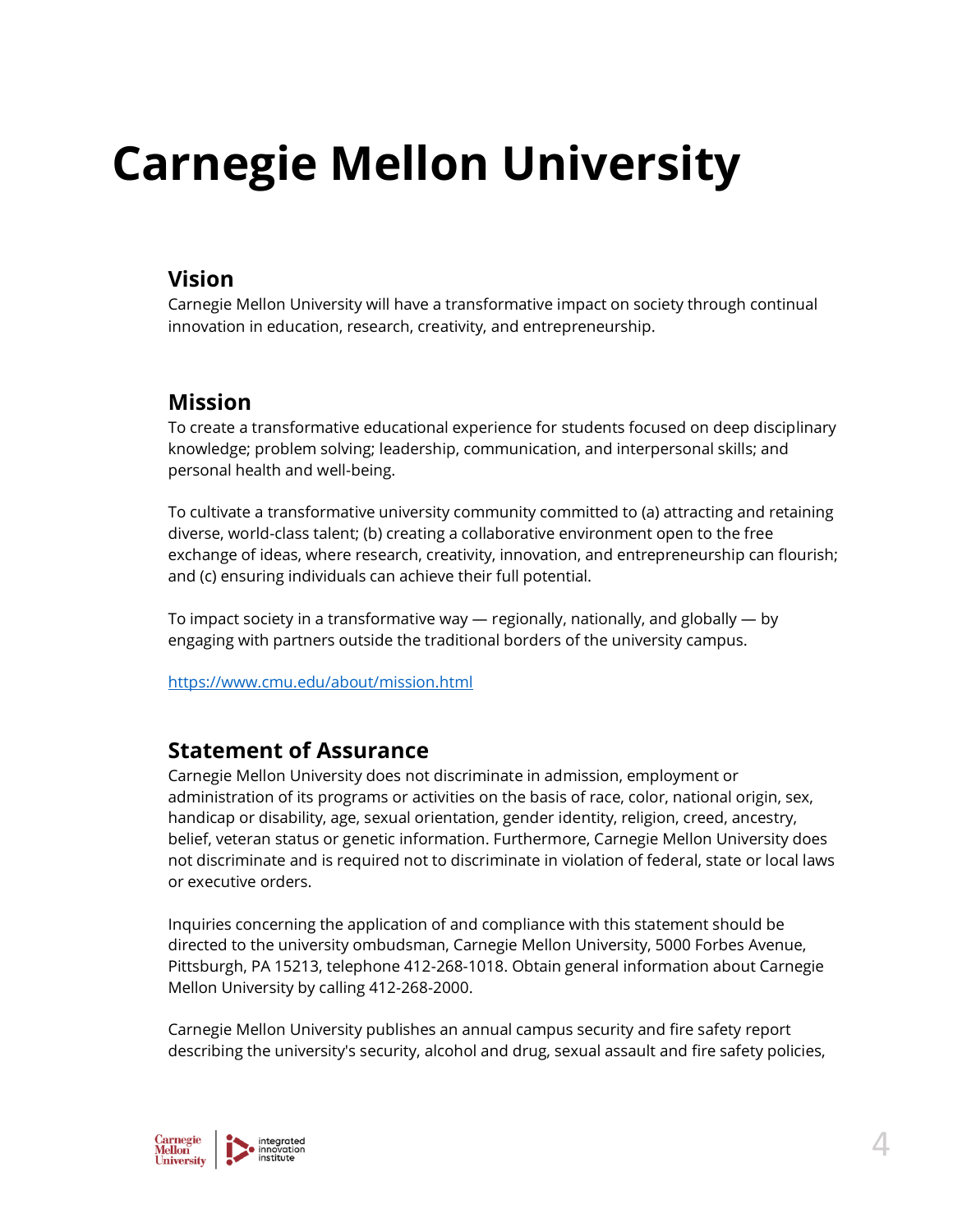and containing statistics about the number and type of crimes committed on the campus, and the number and cause of fires in campus residence facilities during the preceding three years. You can obtain a copy by contacting the Carnegie Mellon Police Department at 412- 268-2323. The annual security and fire safety report also is available online at [www.cmu.edu/police/annualreports.](http://www.cmu.edu/police/annualreports)

Information regarding the application of Title IX, including to admission and employment decisions, the sexual misconduct grievance procedures and process, including how to file a report or a complaint of sex discrimination, how to file a report of sexual harassment, and how the university responds to such reports is available at [www.cmu.edu/title-ix.](http://www.cmu.edu/title-ix) The Title IX coordinator may be reached at 412-268-7125 or [tix@cmu.edu.](mailto:tix@cmu.edu)

## **The Carnegie Mellon Code**

Students at Carnegie Mellon, because they are members of an academic community dedicated to the achievement of excellence, are expected to meet the highest standards of personal, ethical, and moral conduct possible.

These standards require personal integrity, a commitment to honesty without compromise, as well as truth without equivocation and a willingness to place the good of the community above the good of the self. Obligations once undertaken must be met, commitments kept. As members of the Carnegie Mellon community, individuals are expected to uphold the standards of the community in addition to holding others accountable for said standards. It is rare that the life of a student in an academic community can be so private that it will not affect the community as a whole or that the above standards do not apply.

The discovery, advancement and communication of knowledge are not possible without a commitment to these standards. Creativity cannot exist without acknowledgment of the creativity of others. New knowledge cannot be developed without credit for prior knowledge. Without the ability to trust that these principles will be observed, an academic community cannot exist.

The commitment of its faculty, staff and students to these standards contributes to the high respect in which the Carnegie Mellon degree is held. Students must not destroy that respect by their failure to meet these standards. Students who cannot meet them should voluntarily withdraw from the university.

The Carnegie Mellon Code can also be found on-line at[: https://www.cmu.edu/student](https://www.cmu.edu/student-affairs/theword/)[affairs/theword/.](https://www.cmu.edu/student-affairs/theword/)

### **University Policies & Expectations**

It is the responsibility of each member of the Carnegie Mellon community to be familiar with university policies and guidelines. In addition to this departmental graduate student

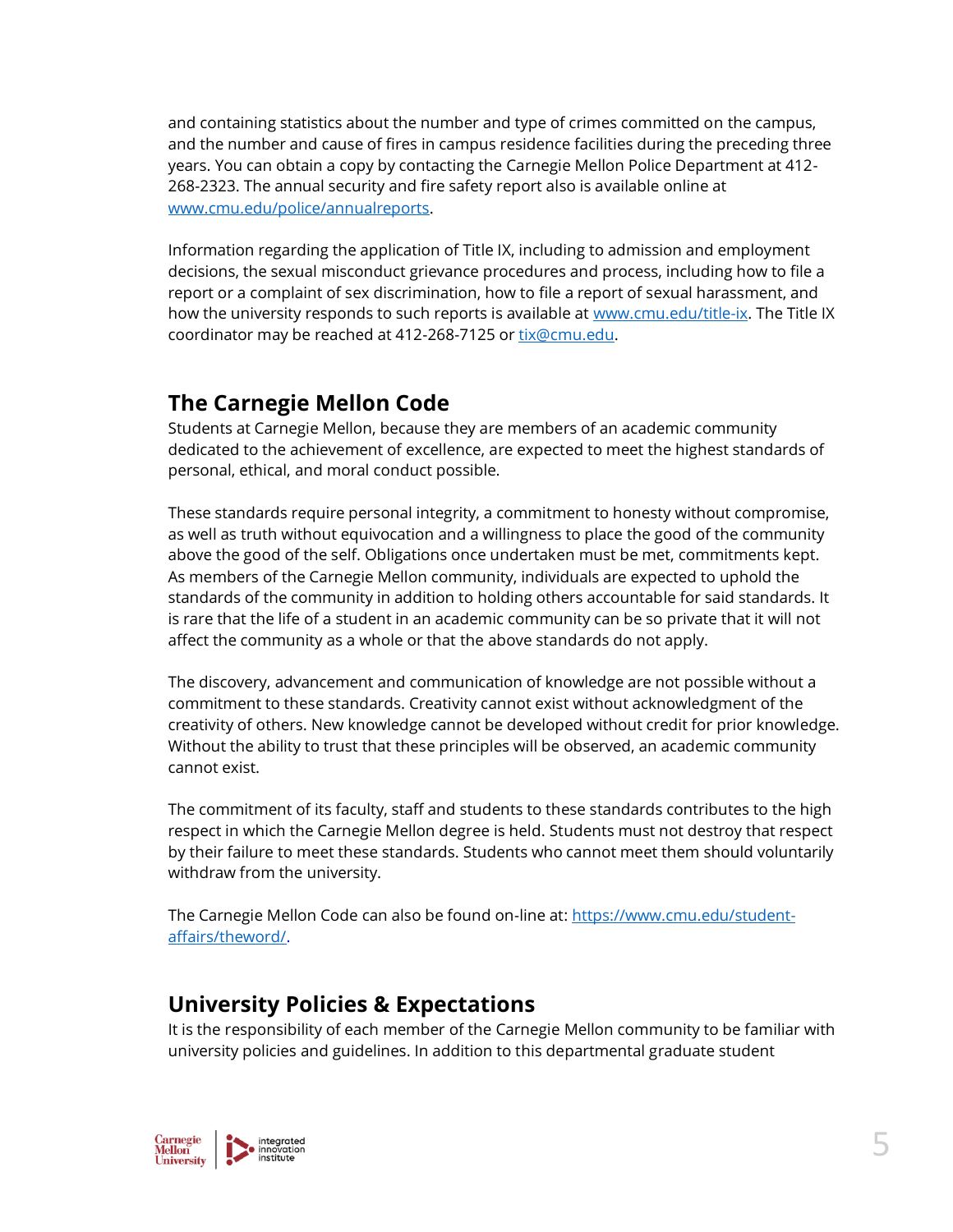handbook see [Appendix B](#page-34-0) for resources available to assist you in understanding community expectations.

## **Academic Calendar**

The Academic Calendar can be found at<https://www.cmu.edu/hub/calendar/index.html> and provides information on all deadlines including registration dates, class start dates, add/drop deadlines, exam dates and more.

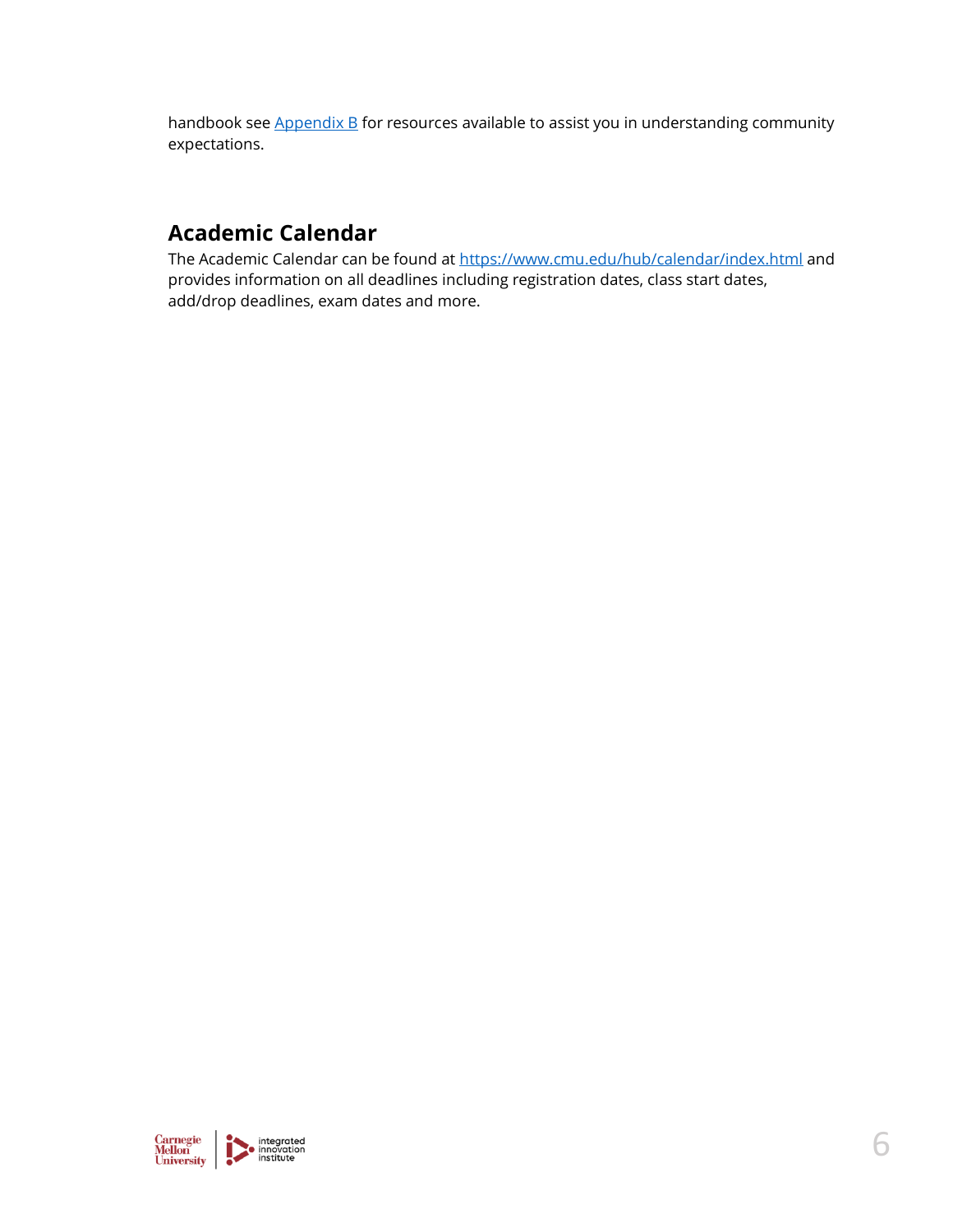## <span id="page-6-0"></span>**The iii**

## **Background Statement**

The Integrated Innovation Institute is built on three primary disciplines: engineering, design, and business. Just like successful products or services, successful innovation covers technological performance (engineering), human interface (design), and economic value (business). The Integrated Innovation Institute focuses on education and research in innovation methods and practice. We are one of the few top educational institutions that unites the three disciplines to cross train students to become elite innovators, which enhances the effectiveness of thinking and generating results.

The Integrated Innovation Institute has homes at two of the Carnegie Mellon University campuses: Pittsburgh and Silicon Valley. The Institute is administratively housed within the College of Engineering.

In 2022, the III launched our online programs – a series of certificates, which can be taken alone or stacked into our Master of Integrated Innovation for Products & Services degree. This curriculum is designed for the fully online student and will complement our residential degrees.

### **Mission Statement**

The Integrated Innovation Institute combines the strengths of engineering, design, and business to professionally cross-train students to be change makers and elite innovators, enhancing the innovation process and generating impact.

## **Online Degree & Certificates Offered**

#### **Online Certificates:**

- New Product Management
- Technology for Product Management
- Methods & Tools for Product Innovation
- Product Design Innovation

Each certificate is comprised of 20 units, divided into two 10-unit classes. These courses can be completed simultaneously or sequentially.

Students interested in pursuing **the full degree - Master of Integrated Innovation for Products & Services** will complete all the certificates above, along with our capstone course – Product Development Implementation for 22 units.

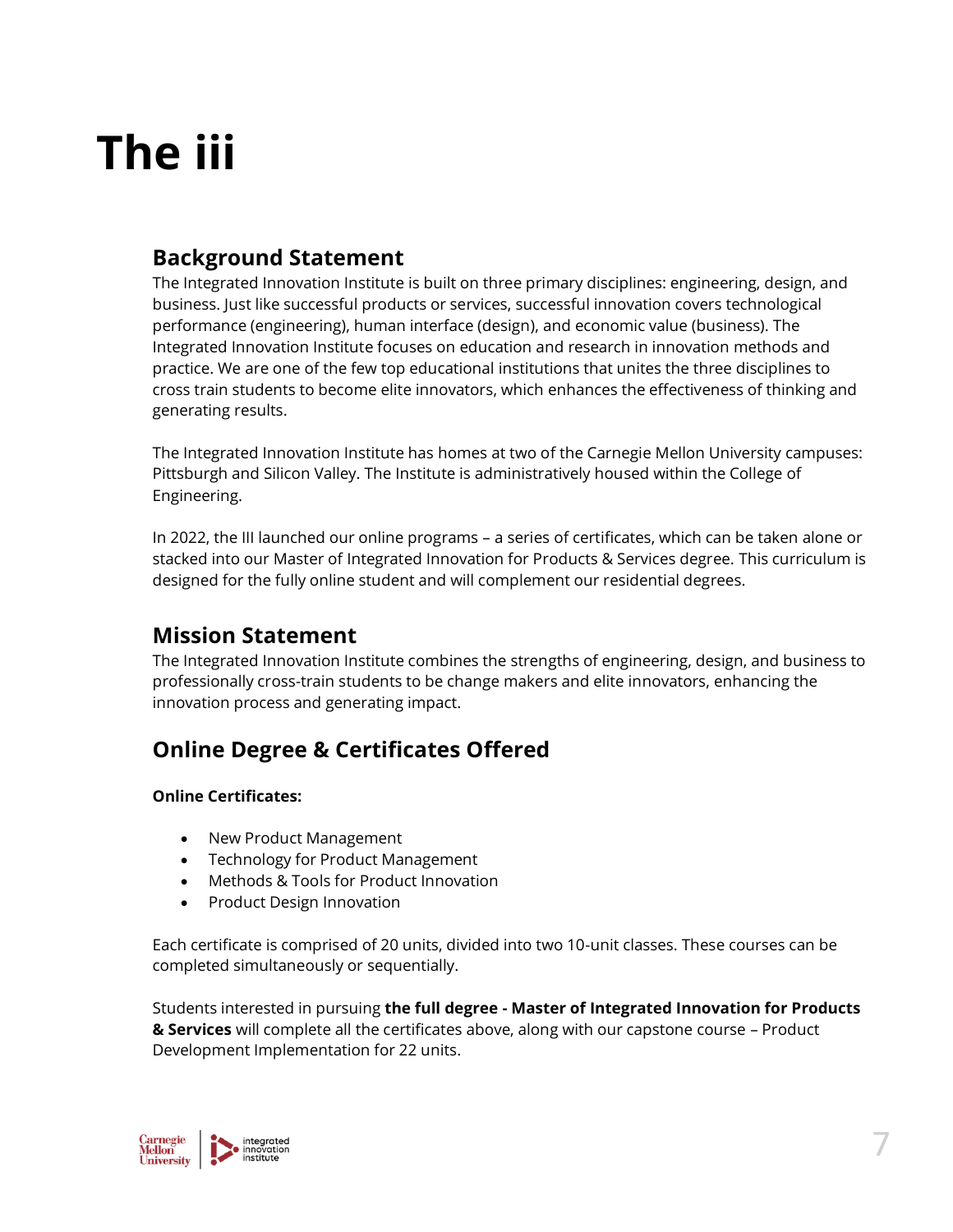## **Key Department Contacts**

## **Leadership**

**Peter Boatwright**, iii Director & Program Director, Online Allan D. Shocker Professor of Marketing and New Product Development Tepper School of Business [pbhb@andrew.cmu.edu](mailto:pbhb@andrew.cmu.edu)

**Emma Zink**, Director of Operations [emmazink@andrew.cmu.edu](mailto:emmazink@andrew.cmu.edu)

## **Faculty**

For a complete list of iii faculty, please visit our directory: <https://www.cmu.edu/iii/innovators/faculty-staff/index.html>

## **iii Staff**

**Leia Delabahan,** MSSM/MSTV Residential Academic & Student Services Advisor [ldelabah@andrew.cmu.edu](mailto:ldelabah@andrew.cmu.edu)

**Jess Ignasky,** Communications Manager [jgnasky@andrew.cmu.edu](mailto:jgnasky@andrew.cmu.edu)

**Mary Kilcoyne**, Alumni Relations Manager [kilcoyne@cmu.edu](mailto:kilcoyne@cmu.edu)

**Kelly Pittman**, Operations Coordinator [kellypittman@cmu.edu](mailto:kellypittman@cmu.edu)

**Carly Ochs,** Associate Director of Marketing [cochs@andrew.cmu.edu](mailto:cochs@andrew.cmu.edu)

**Gabi Rogers**, MIIPS Residential Academic Advisor [grogers@andrew.cmu.edu](mailto:grogers@andrew.cmu.edu)

**Ben Walfish,** Assistant Business Manager [ben13@cmu.edu](mailto:ben13@cmu.edu)

**Athena Wintruba**, Associate Director of Admissions [awintrub@andrew.cmu.edu](mailto:awintrub@andrew.cmu.edu)

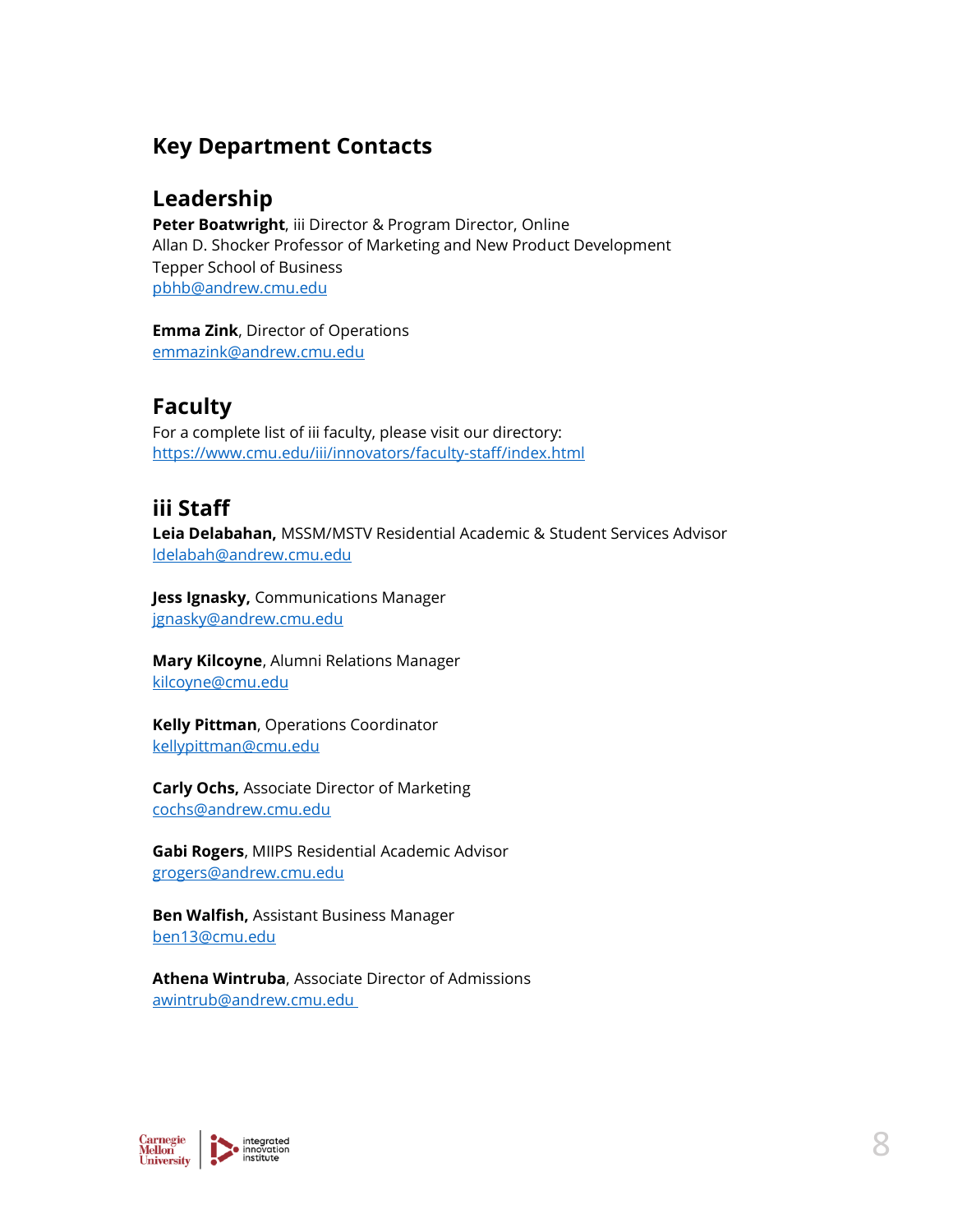## <span id="page-8-0"></span>**After You Have Been Accepted**

This section presents guidelines for accepted students prior to matriculation into their programs.

## **Deferral**

CMUiii will accept deferral requests for students admitted to a iii Online Certificate or the MIIPS Online Degree. An offer of admission is valid for one year. Should you be unable to enroll within one year after your original admitted start term, you will need to reapply.

## **Applicant's Responsibility**

It is the responsibility of the applicant to provide all required information on the program application.

As a condition of enrollment at Carnegie Mellon, applicants admitted to an Integrated Innovation Institute certificate or degree must submit final transcripts upon completion of their undergraduate or master's degree program from the institution conferring their degree. Failure to provide an official transcript confirming the conferral of an undergraduate degree one week before the first day of class at Carnegie Mellon, or failure to graduate, will nullify admission to the Integrated Innovation Institute.

## **Confidentiality of Communications**

All information provided to students because of their application is considered confidential and should not be communicated to other applicants. Applicants are expected to comply with the confidentiality requirement as a condition of admission.

## **Academic Integrity**

Please review the University Policy on Academic Integrity: [https://www.cmu.edu/policies/student-and](https://www.cmu.edu/policies/student-and-student-life/academic-integrity.html)[student-life/academic-integrity.html](https://www.cmu.edu/policies/student-and-student-life/academic-integrity.html). The policy includes the University expectations around academic integrity and provides definitions of cheating, plagiarism, and unauthorized assistance.

A review of the University's Academic Disciplinary Actions procedures: [https://www.cmu.edu/student](https://www.cmu.edu/student-affairs/theword/academic-discipline/index.html)[affairs/theword/academic-discipline/index.html](https://www.cmu.edu/student-affairs/theword/academic-discipline/index.html) is also recommended. These procedures outline the process for investigating, reporting, and adjudicating violations of the University Policy on Academic Integrity. The procedures also outline the appeal process.

Departmental expectations and actions taken if students are found in violation are outlined in Violation of Student Conduct or Academic Standing section.

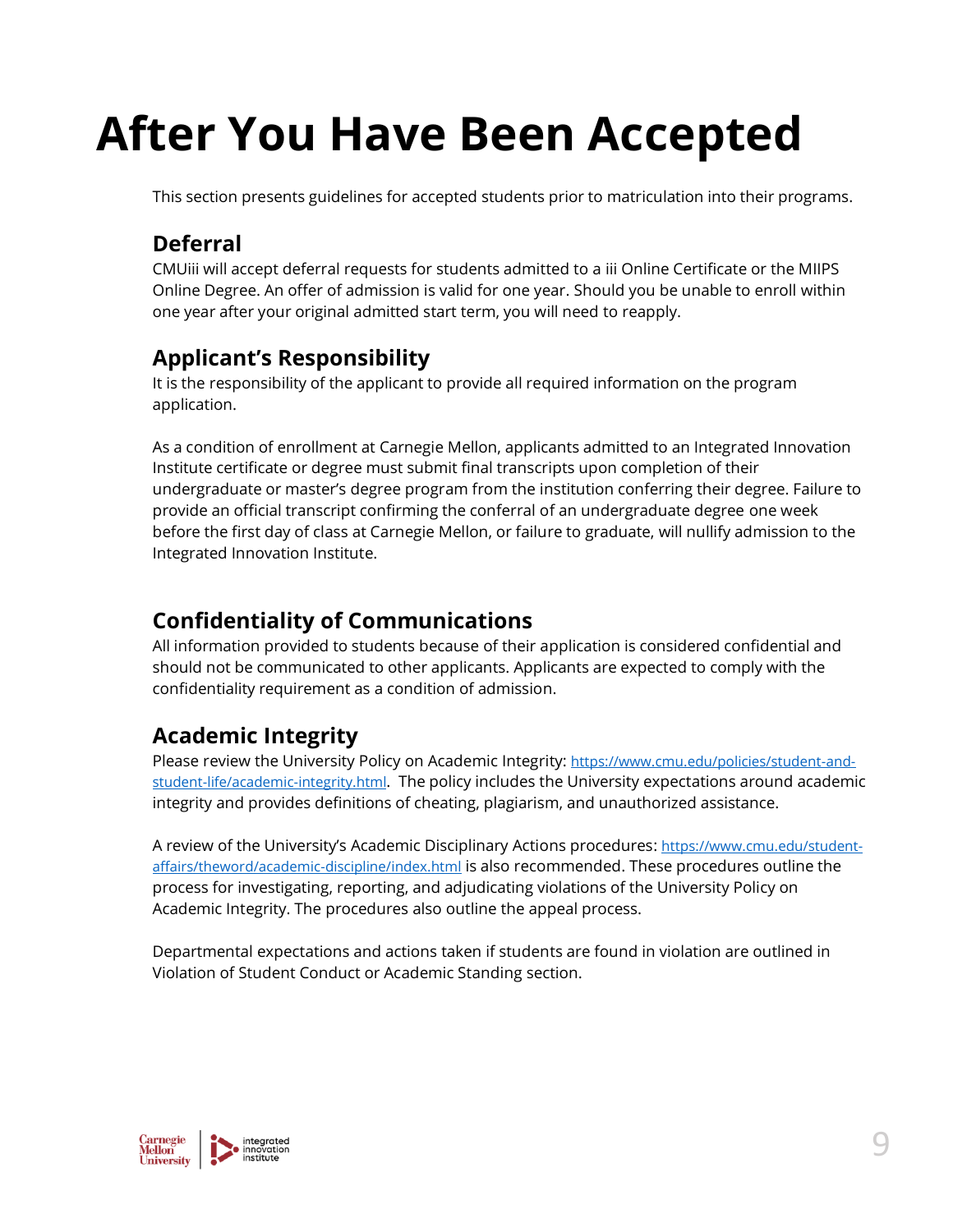## <span id="page-9-0"></span>**Important Resources for You**

This section contains important links and information for graduate students. The resources specified below will be helpful to your success as an online student.

## **Academic Calendars**

Integrated Innovation will release an academic calendar for online programs. Integrated Innovation tries to respect scheduled holiday breaks and special events within the University's Academic Calendar and reserves the right to adjust the schedule of classes as needed.

## **Computing Services**

<https://www.cmu.edu/computing/index.html>

Computing Services at Carnegie Mellon manages email, provides software, and manages the technology help desk, among other services.

New students should access the Getting Started Guide on their website: <https://www.cmu.edu/computing/start/students.html>

## **The HUB**

<https://www.cmu.edu/hub/registrar/registration/certificate/>

The HUB is Carnegie Mellon's one-stop student service center. The staff in The HUB provide services related to enrollment including billing and payments, financial aid, course registration and scheduling, transcript and verification requests, diplomas, grades, and more. The HUB assists currently enrolled students, parents/guardians of currently enrolled students, faculty, staff, and departments with all the above.

## **Student Information Online**

#### <https://www.cmu.edu/hub/sio/about.html>

Student Information Online (SIO) serves as the student's secure profile. Students should ensure it is kept up-to-date with their most recent contact information and emergency contact information. An Andrew User ID and password are needed in order to log in to SIO.

Within SIO, students are able to:

- View grades, QPA and enrollment status
- Order transcripts and verifications
- View student account invoices and activity
- **■** Make payments via Online Banking and designate a bank account for electronic refunds

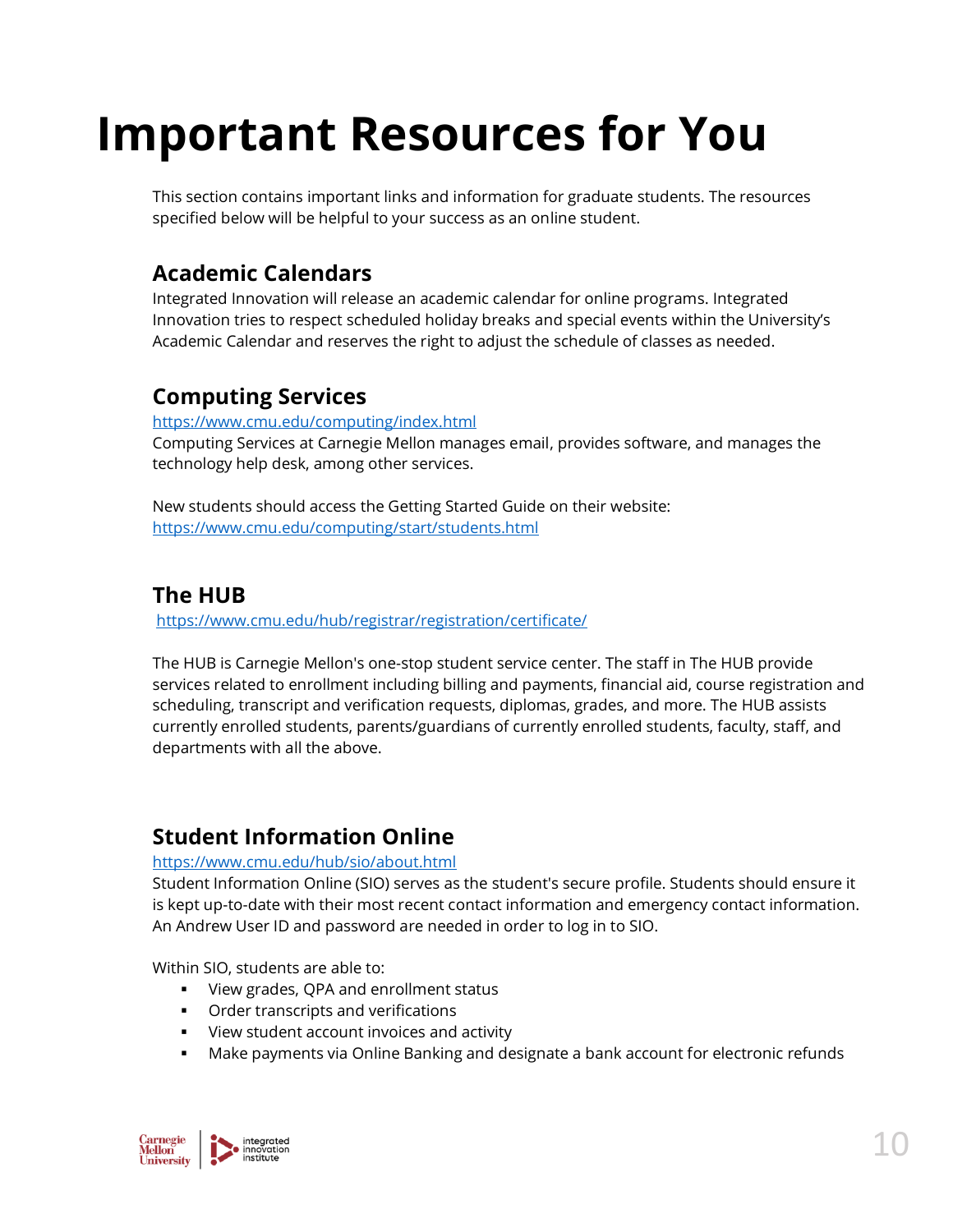- **■** Manage family and friend contact information and invite individuals to view student account invoices, make payments, and order verifications through My Plaid Student
- View important campus contact information (Academic Advisor and/or Associate Dean, Student Affairs contact and HUB liaison)

### **Canvas Learning Management System**

#### <https://www.cmu.edu/canvas/>

Canvas, Carnegie Mellon's Learning Management System, is a tool for faculty and departments to communicate with students and distribute course documents, assignments, and other resources.

In addition, Canvas may be used for orientation materials, to share important information and resources (like this handbook), and for onboarding tasks essential to a students' success with the iii.

## **Box File Storage & Collaboration**

<https://www.cmu.edu/computing/services/comm-collab/collaboration/box/index.html> Box is an enterprise-level file storage and basic collaboration service. It provides an easy-to-use and protected way for CMU affiliates to consolidate files into 1TB of personal online storage. Users

can upload and manage content using a browser or supported app from any web-enabled device.

### **Slack**

#### [www.cmuiii-online.slack.com](http://www.cmuiii-online.slack.com/)

Slack is an online communication and collaboration platform. Join our CMU iii Online slack channel to access resources and interact with the MIIPS Online community.

## **Google Mail**

<https://www.cmu.edu/computing/services/comm-collab/email-calendar/google/index.html> Students automatically receive a CMU Google Mail account when their Andrew userID is created. Google Mail, or Gmail, is an integrated cloud-based solution for email, calendar, contacts, notes and tasks offered by Google.

### **Miro**

#### <https://miro.com/sso/login>

Miro is an online whiteboard tool that allows for a distributed workforce to visually collaborate during the course of a project. CMU provides all students with a free Miro account. You can login to your Miro account using CMU Web Login/Single-Sign On (SSO).

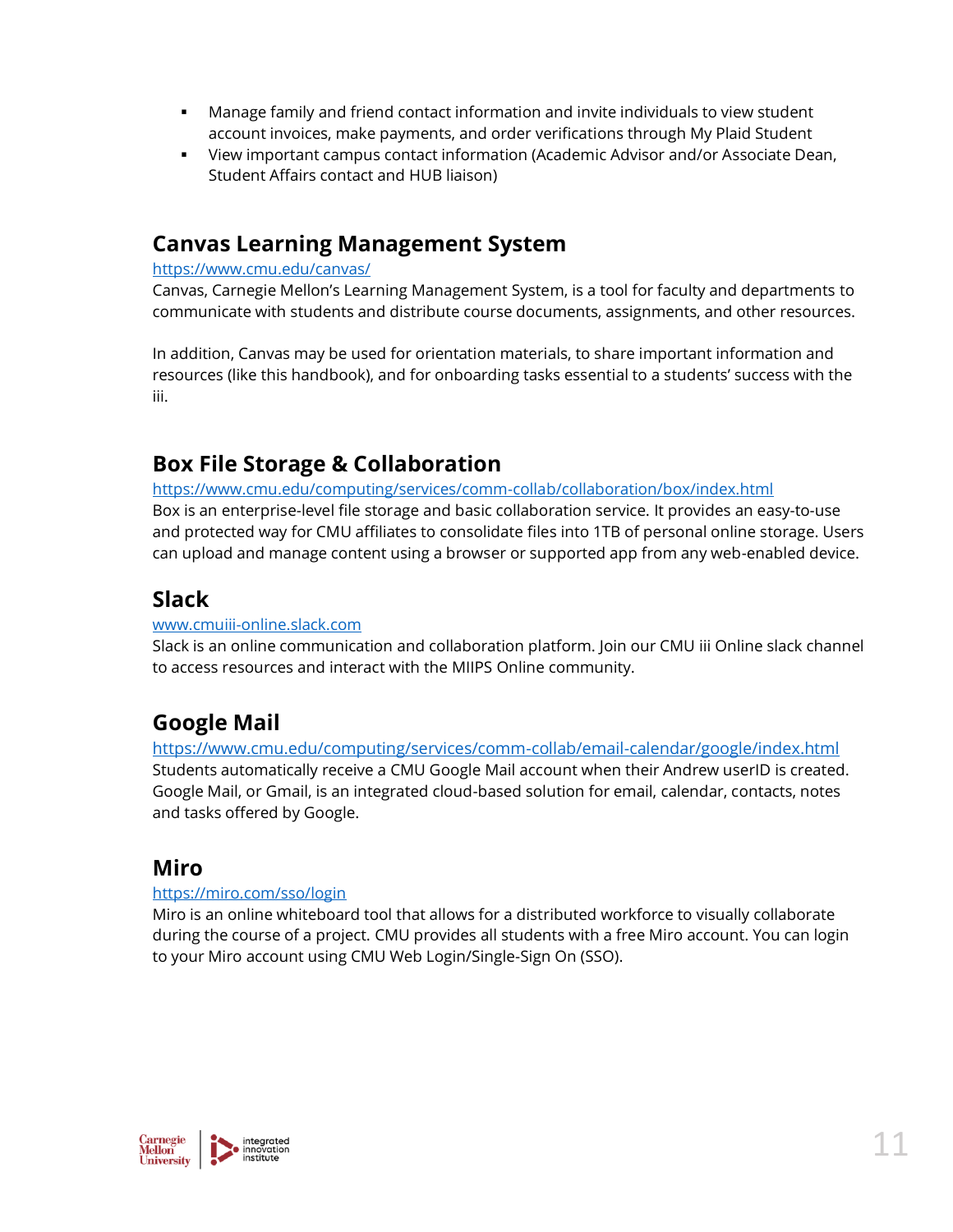## <span id="page-11-0"></span>**Online Student Requirements**

Please read this section to learn about online degree & certificate requirements.

## **Academic Progress**

#### **Student Responsibilities**

To earn the online Master of Integrated Innovation for Products & Services, students are required to complete four stackable certificates, which may be taken in any order and the final capstone course. While this degree is flexible in nature, it is the sole responsibility of the student to manage the academic progression of their program. Students are expected to ensure that they are taking the necessary prerequisites and courses to complete degree requirements.

To earn an individual certificate, students are required to complete the courses required per certificate. Certificate courses may be taken simultaneously or sequentially. Course and certificate offering will vary per semester. Upon finishing a certificate, students will receive a digital Certificate of Completion.

### **Statute of Limitations**

Students will complete all requirements for the master's degree within a maximum of five years from original matriculation as a certificate or master's student, or less. Once this time-to-degree limit has lapsed, the person may resume work towards a certificate or master's degree only if newly admitted to a currently offered educational program under criteria determined by that program.

Under extraordinary circumstances, such as leave of absence, military or public service, family or parental leave, or temporary disability, a school or college may, upon the relevant department's recommendation and with the written approval of the dean (or designate), defer the lapse for a period commensurate with the duration of that interruption. Students who are pursuing a certificate or master's degree as part-time students for all semesters of their program, as approved by their program, may also appeal to their program or department for extension of the time to degree limit.

## **Double Counting Courses**

No course that has been counted toward another degree can be counted toward fulfilling course requirements in graduate programs, unless explicitly authorized for a particular program as set forth in the specified requirements for the program, or by the department head(s) of the primary department(s) of the graduate student. See [https://engineering.cmu.edu/education/academic](https://engineering.cmu.edu/education/academic-policies/graduate-policies/registration-grading-credit.html#double-counting-of-course-units-for-m.s.-and-ph.d.-degrees)[policies/graduate-policies/registration-grading-credit.html#double-counting-of-course-units-for](https://engineering.cmu.edu/education/academic-policies/graduate-policies/registration-grading-credit.html#double-counting-of-course-units-for-m.s.-and-ph.d.-degrees)[m.s.-and-ph.d.-degrees](https://engineering.cmu.edu/education/academic-policies/graduate-policies/registration-grading-credit.html#double-counting-of-course-units-for-m.s.-and-ph.d.-degrees)

## **Pass/Fail Policy**

Courses must be taken for a letter grade as opposed to pass/fail (often called pass/no-pass).

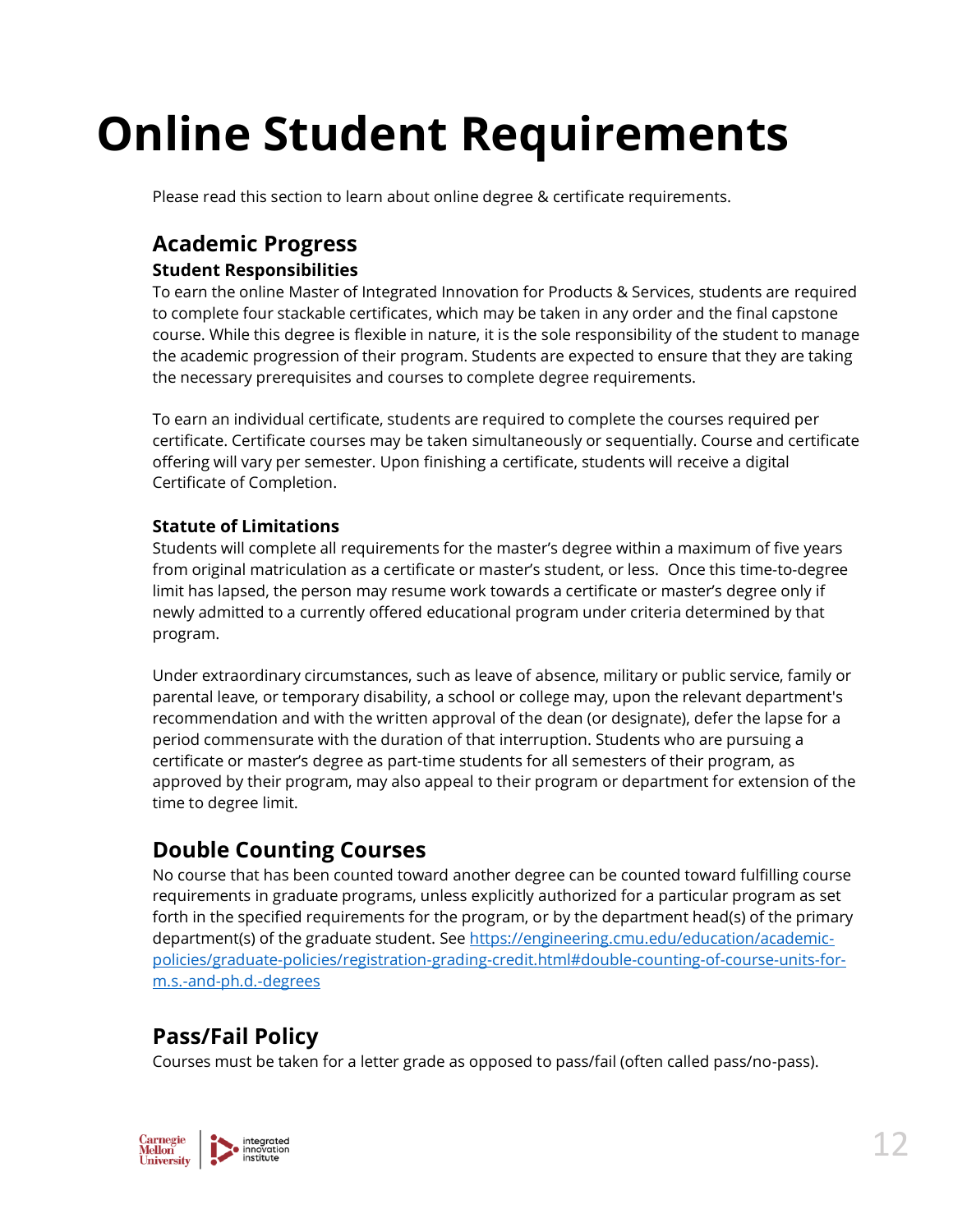## **Audit Policy**

Auditing courses is not permitted within the Integrated Innovation Institute. Students must register for a course through SIO for the units allocated in order to sit in a course.

## **Program Transfer**

Transferring between programs within and outside of the Integrated Innovation Institute is not permitted. This includes transferring between the MIIPS Online and MIIPS Residential degree formats. Students are encouraged to reach out to their program director for questions about this policy.

## **Final Exams**

All students must attend final exams and project presentations as scheduled by the University and individual course instructors. If a student believes that a final exam or presentation presents a scheduling conflict, they must discuss the issue with the course instructor.

## **Enrollment Verifications**

Enrollment Services is the only University office that can provide an official letter of enrollment, official transcript, and enrollment verification. Enrollment verifications can be requested online through SIO.

## **Change of Address**

Students are responsible for updating their address through their student account on SIO in a timely manner and will be held responsible for any failure to receive official college notices due to not having a correct address on file.

## **Online Certificate Requirements**

Students must complete a minimum of 20 units per certificate and successfully complete all required courses to be eligible for a Certificate of Completion. The average grade of 20 units applied to the certificate shall be at least a B (3.0 QPA). Individual course grades below a C (2.0 QPA) are considered unsatisfactory for the certificate requirement.

## **Online MIIPS Degree –Requirements**

Students must successfully complete the four stackable certificates and the final capstone course for a minimum of 102 units to be eligible for graduation. The average grade of 102 units applied to the degree shall be at least a B (3.0 QPA). Individual course grades below a C (2.0 QPA) are considered unsatisfactory for the degree requirement.

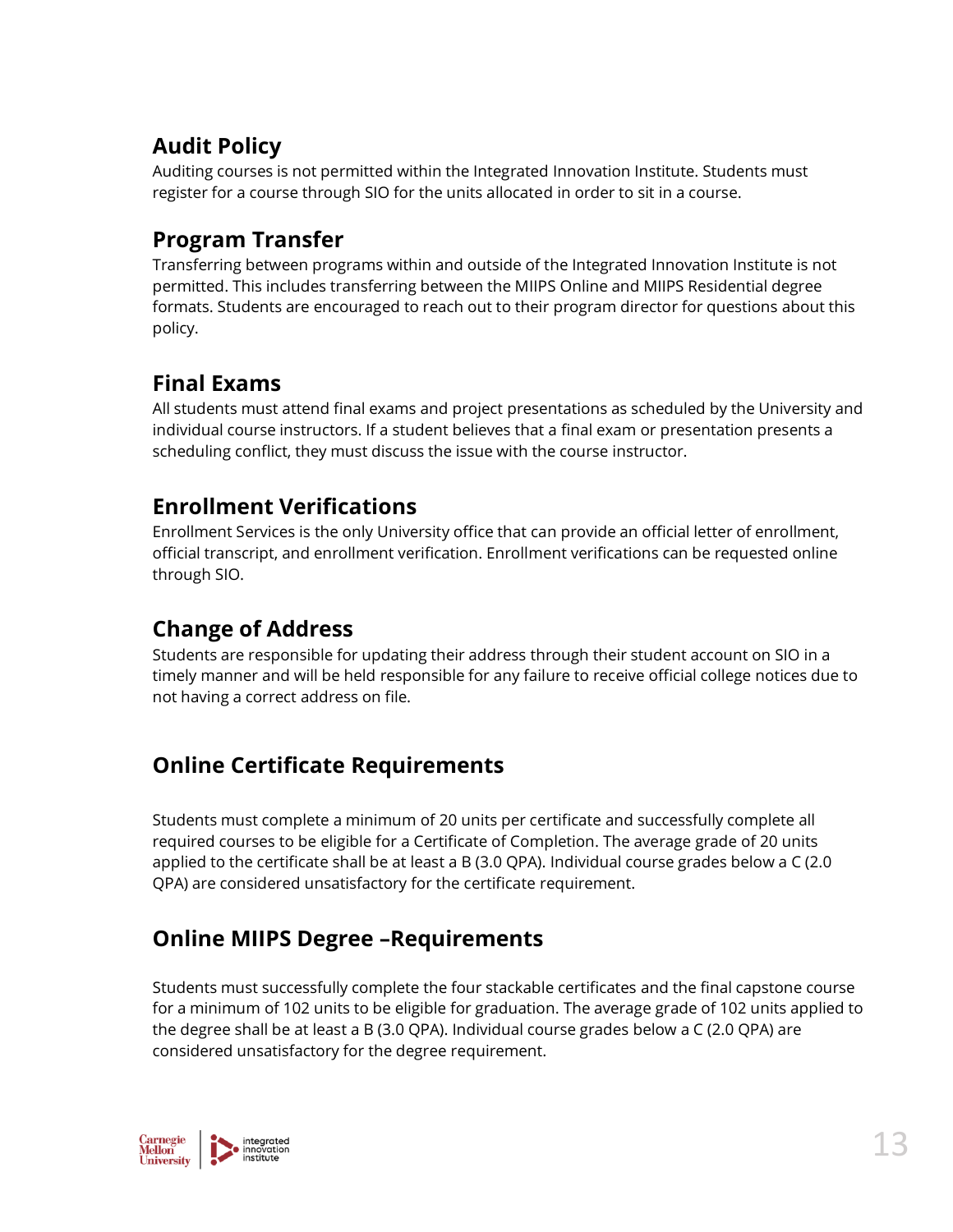## **Certificate of Completion Process**

Certificate of Completion is awarded each semester, after final grades are reviewed. Certificates are digital records of achievement and university credentials. However, requirements for earning a certificate are different from those needed to earn a degree, and a certificate is not equivalent to a diploma.

## **Degree Title & Graduation Certification Process**

Degree Title: Master of Integrated Innovation for Products & Services

Certification process:

- Graduation certification processed each semester fall, spring, summer
- **•** Certified by iii Online Program Director

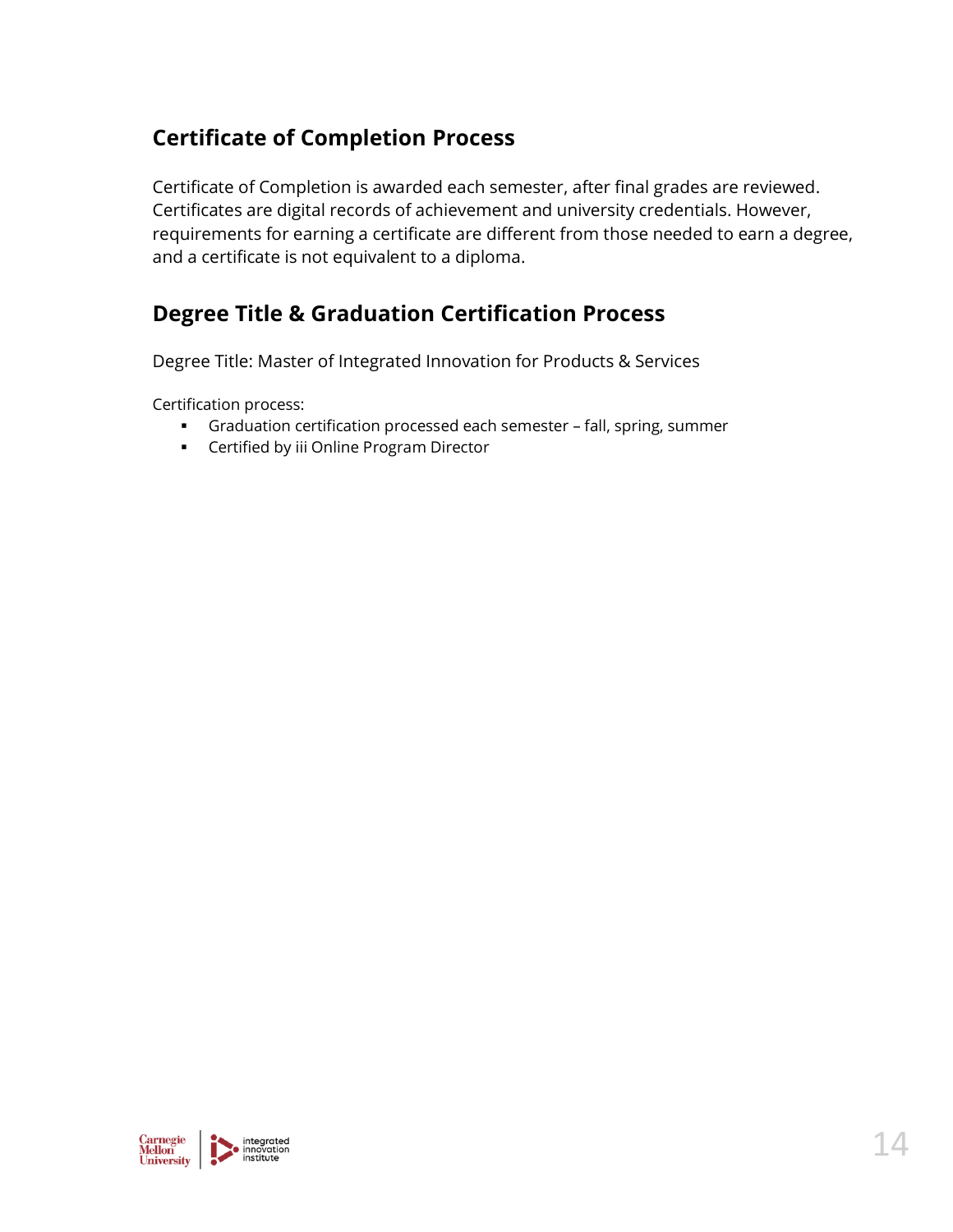## <span id="page-14-0"></span>**Academic Standards**

This section contains information and policies about grades, performance, etc.

## **Grades**

#### **University Grading Standards**

The general grading policy is described on the University's grading policy website: [https://www.cmu.edu/policies/student-and-student-life/grading.html.](https://www.cmu.edu/policies/student-and-student-life/grading.html)

This policy offers details concerning the University's grading principles for students taking courses and covers the specifics of assigning and changing grades, grading options, drops/withdrawals, and course repeats. It also outlines graduate grading standards.

#### **Drop/Add/Withdraw Procedures**

Students taking undergraduate and Masters' level courses must follow the procedures and deadlines for adding, dropping, or withdrawing from courses as identified on the academic calendar.

Note: Certificate only students are not eligible for course vouchers.

Information can be found at<https://www.cmu.edu/hub/registrar/course-changes/index.html>

#### **Process for Appealing Final Grades**

See <https://www.cmu.edu/graduate/policies/appeal-grievance-procedures.html>

Final grades will be changed only in exceptional circumstances and only with the approval of the instructor and the department, unit or program. Grading is a matter of sound discretion of the instructor and final grades are rarely changed without the consent of the instructor who assigned the grade. The following circumstances are the unusual exceptions that may warrant a grade appeal: (a) the final grade assigned for a course is based on manifest error (e.g. a clear error such as arithmetic error in computing a grade or failure to grade one of the answers on an exam), or (b) the faculty or staff member who assigned the grade did so in violation of a University policy.

### **College of Engineering Grading Standards**

The College of Engineering's grading policy is described below and on the Graduate Policies website:

[https://engineering.cmu.edu/education/academic-policies/graduate-policies/registration-grading](https://engineering.cmu.edu/education/academic-policies/graduate-policies/registration-grading-credit.html)[credit.html.](https://engineering.cmu.edu/education/academic-policies/graduate-policies/registration-grading-credit.html)

Project work may be given an S (Satisfactory) grade on a semester-by- semester basis, but a letter

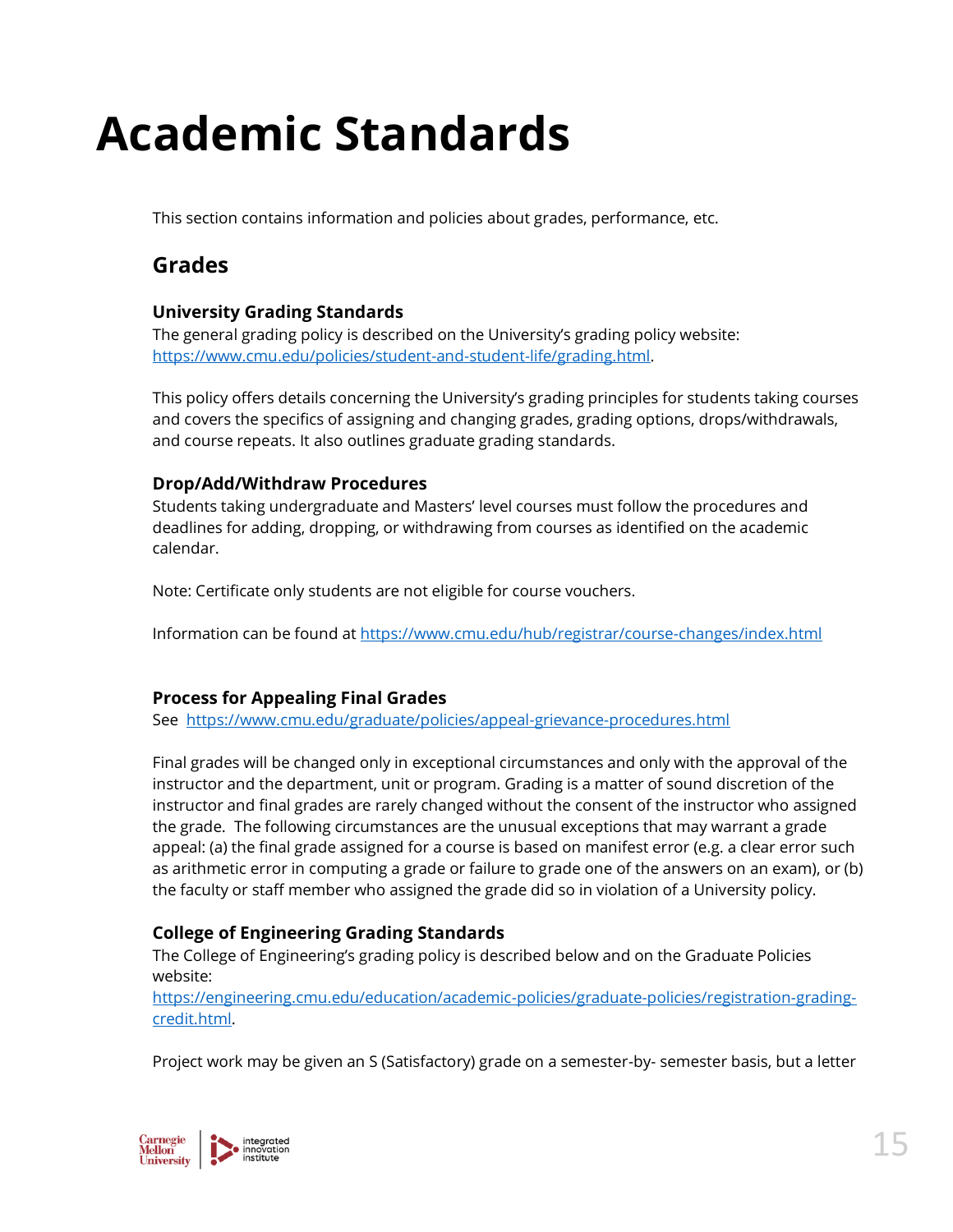grade (A, A-, B+, B, B-, C+, C, C-, D+, D, or R) must be given in the final semester for a multisemester project. The units with an S grade are counted toward degree requirements but are not included in computing the average grade.

Coursework or graduate project units with a grade of C- or lower are not acceptable toward graduate degree requirements.

## **Academic Performance**

#### **Grade Point Average**

To graduate, students must have a grade point average (QPA) of at least 3.0 in all required coursework and total units for the degree. Additionally, the cumulative QPA for all units taken as a graduate student at Carnegie Mellon must be at least 3.0.

Coursework or graduate project units with a grade below a C (2.0 QPA) will not be considered toward graduate degree requirements; however, they will be calculated into the student's cumulative QPA.

#### **Academic Standing**

Good academic standing is defined as having a QPA of at least 3.0. A student will receive a probation letter for a QPA below 3.0 in the most recently completed semester. Students will have one semester to improve their QPA to at least 3.0 to return good academic standing. If a student is not in good academic standing, it is their responsibility to consult with their program director to discuss next steps. Students not in good academic standing for more than one semester could be subject to academic suspension or dismissal from the Integrated Innovation Institute/Carnegie Mellon University.

A student can be in good academic standing and on student conduct probation at the same time due to incidents unrelated to their academic performance.

#### **Retaking a Course**

If a student does not pass a required course, they must either retake the course or take a different course that will fulfill the requirement. Retaking a course is also necessary if students do not meet the QPA requirement for the degree or a specific course.

All grades are recorded on the transcript and factored into the cumulative QPA computation.

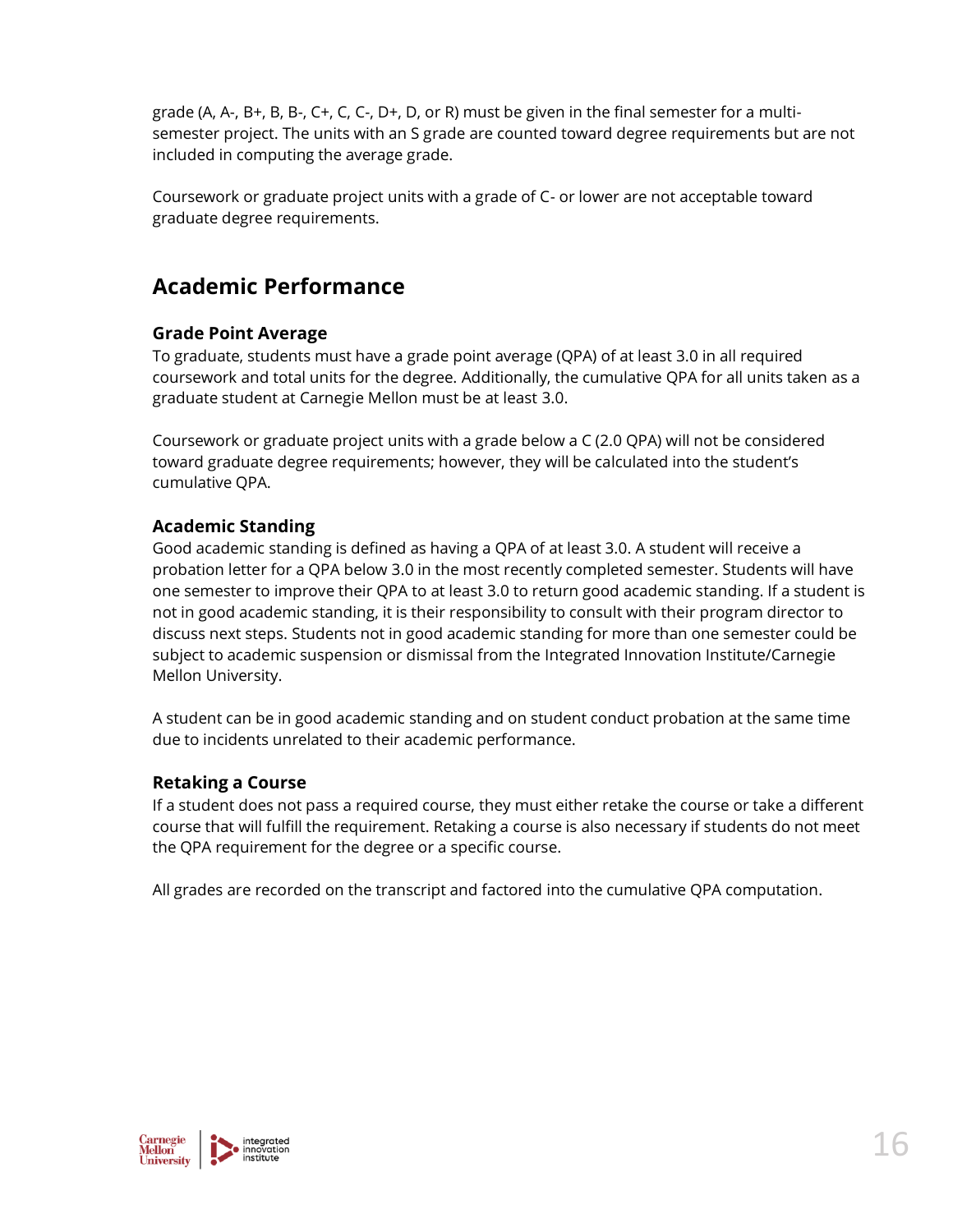## <span id="page-16-0"></span>**Student Services & Resources**

#### **[Office of Disability Resources](https://www.cmu.edu/disability-resources/)**

#### **Accommodations for students with disabilities**

If you have a disability and require accommodations, please contact Catherine Getchell, Director of Disability Resources, 412-268-6121, getchell@cmu.edu. If you have an accommodations letter from the Disability Resources office, we encourage you to discuss your accommodations and needs with your faculty as early in the semester as possible. Faculty will work with you to ensure that accommodations are provided as appropriate.

#### **[Student Academic Success Center](https://www.cmu.edu/student-success/index.html) (SASC)**

SASC offers a variety of academic coaching, communications support, tutoring and workshops for all CMU students throughout the year.

As an online student, start with the following quick links to learn more:

- **[Preparing to learn online](https://www.cmu.edu/student-success/online-resources/grad-resources/prep-to-learn-online.html) -** tips and resources to help prepare you to learn in an online environment.
- **[Student Tech Quick Start](https://www.cmu.edu/computing/start/students.html) -** make sure your computing resources are in place for the start of class.

#### **Statement on Diversity and Inclusion**

We must treat every individual with respect. We are diverse in many ways and this diversity is fundamental to building and maintaining an equitable and inclusive campus community. Diversity can refer to multiple ways that we identify ourselves, including but not limited to race, color, national origin, language, sex, disability, age, sexual orientation, gender identity, religion, creed, ancestry, belief, veteran status, or genetic information. Each of these diverse identities, along with many others not mentioned here, shape the perspectives our students, faculty, and staff bring to our campus. We, at CMU, will work to promote diversity, equity and inclusion not only because diversity fuels excellence and innovation, but because we want to pursue justice. We acknowledge our imperfections while we also fully commit to the work, inside and outside of our classrooms, of building and sustaining a campus community that increasingly embraces these core values.

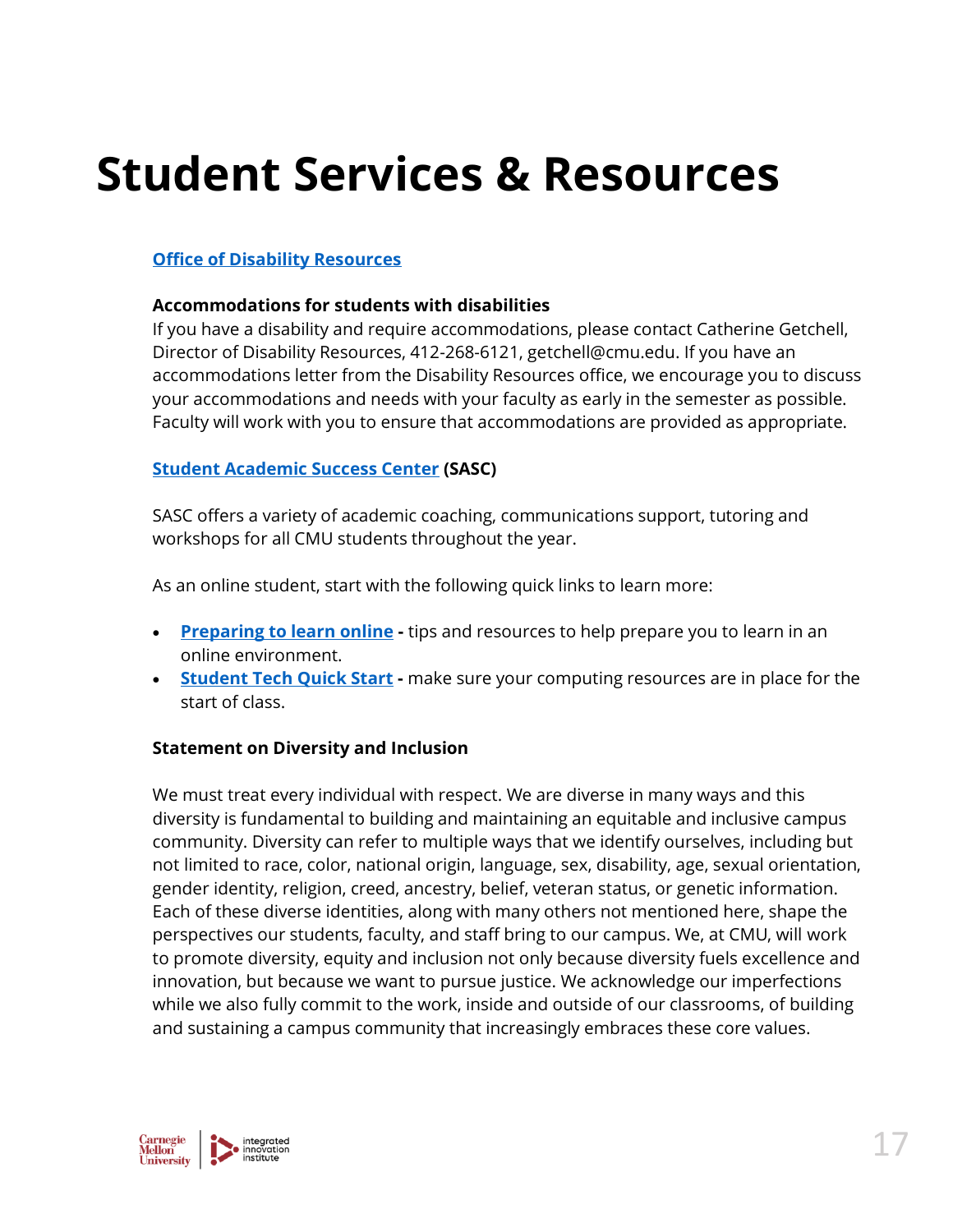Each of us is responsible for creating a safer, more inclusive environment. Unfortunately, incidents of bias or discrimination do occur, whether intentional or unintentional. They contribute to creating an unwelcoming environment for individuals and groups at the university. Therefore, the university encourages anyone who experiences or observes unfair or hostile treatment on the basis of identity to speak out for justice and support, within the moment of the incident or after the incident has passed. Anyone can share these experiences using the following resources:

- [Center for Diversity & Inclusion:](https://www.cmu.edu/student-diversity/index.html) [csdi@andrew.cmu.edu,](mailto:csdi@andrew.cmu.edu) (412) 268-2150
- **Report-It online anonymous reporting platform**: [Report It](http://reportit.net/) username: tartans password: plaid
- All reports will be documented and deliberated to determine if there should be any following actions. Regardless of incident type, the university will use all shared experiences to transform our campus climate to be more equitable and just.

#### **Office of International Education**

<https://www.cmu.edu/oie/index.html>

The Office of International Education is the primary resource for any questions regarding international student status for students at Carnegie Mellon University. This is an available resource for international students on campus, however, online students are not eligible for F-1 or J-1 visas through CMU.

## **Health & Wellness**

As a student, you may experience a range of challenges that can interfere with learning, such as strained relationships, increased anxiety, substance use, feeling down, difficulty concentrating and/or lack of motivation. These mental health concerns or stressful events may diminish your academic performance and/or reduce your ability to participate in daily activities. CMU services are available, and treatment does work. You can learn more about confidential mental health services available to all CMU students at [https://www.cmu.edu/counseling/.](https://www.cmu.edu/counseling/)

Support is always available (24/7) from Counseling and Psychological Services: 412-268- 2922.

Note: CaPS resources will vary depending on student location. For more information and assistance, reach out to 412-268-2922.

**[Thriving Campus:](https://cmu.thrivingcampus.com/)** CMU is a part of the Thriving Campus community. Thriving Campus is a search tool that is specific to clinical providers interested and experienced in working

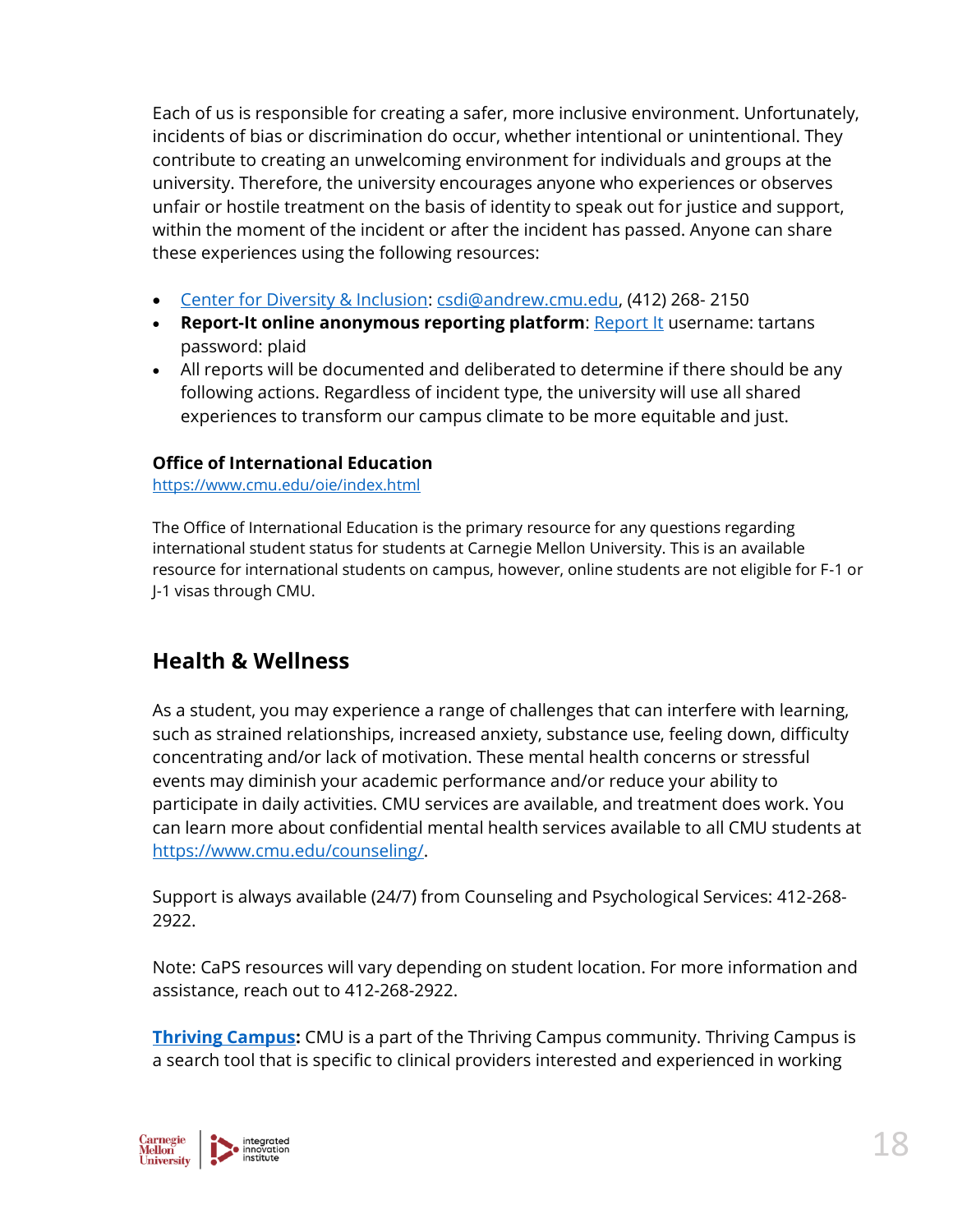with the higher education population in the United States. Students can search for specialty insurance, demographic preferences, etc. And contact clinical providers directly to obtain appointments. To see and access clinics near you in the United States, go to the CMU Thriving Campus website and click "Use My Location" in the top left corner of the page, or click change and type in your City/State and click update in the bar on the right. Consider also reaching out to a friend, faculty, staff, or family member you trust for help getting connected to the support that can help.

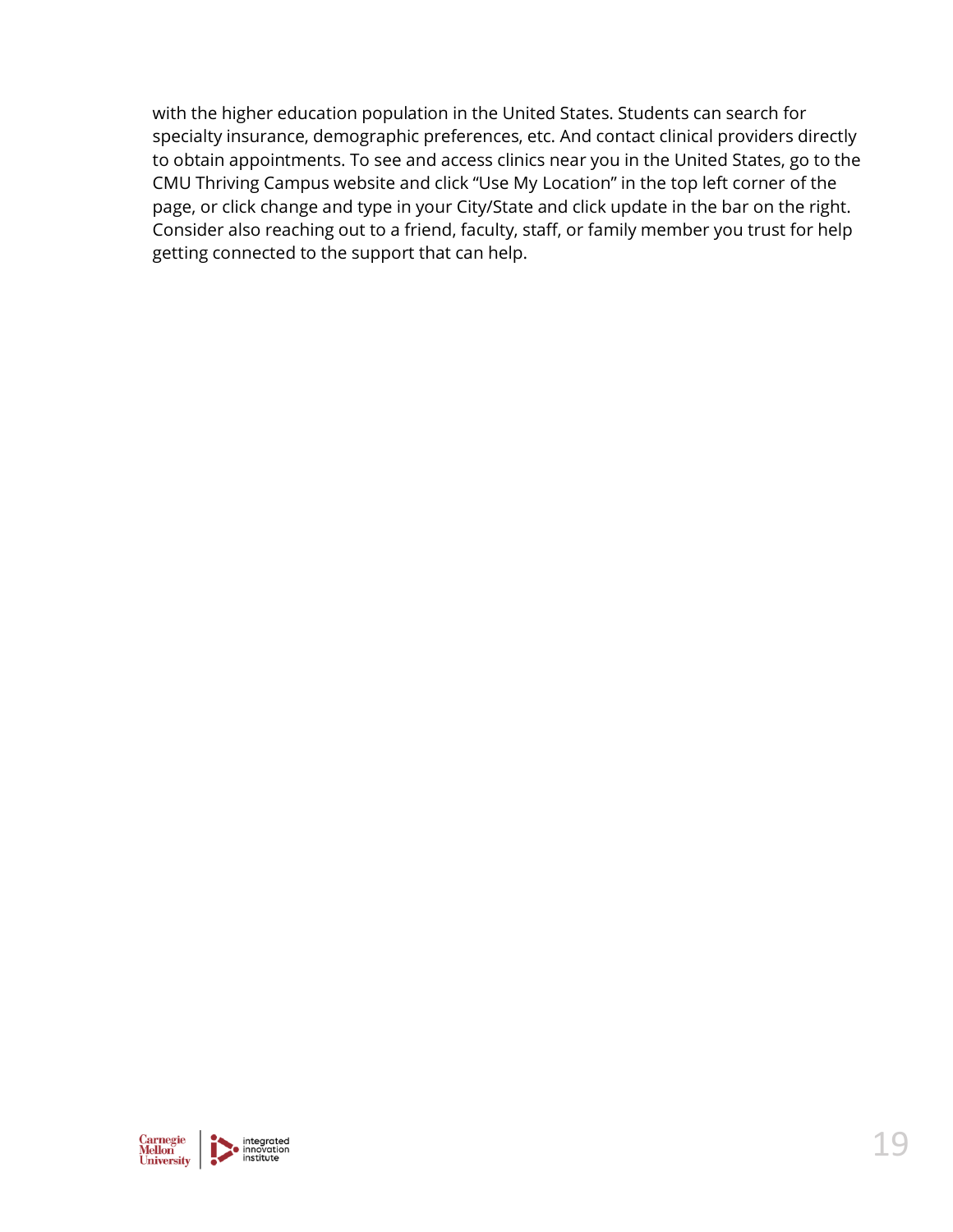## <span id="page-19-0"></span>**Tuition & Fees**

The current Integrated Innovation Institute tuition rate and other University fees can be found on the iii website: [https://www.cmu.edu/iii/online/admissions/index.html#onlinetuition.](https://www.cmu.edu/iii/online/admissions/index.html#onlinetuition)

## **Tuition Billing & Payment**

The tuition rate for all CMU students is set each spring for the following academic year (fall, spring, summer terms).

Tuition will be charged the per-unit rate each semester a student is enrolled.

The HUB handles the tuition billing and payment process for all Carnegie Mellon students. For the University's billing and payment policy, please refer to the Billing & Payments section on The HUB website: [https://www.cmu.edu/sfs/billing/index.html.](https://www.cmu.edu/sfs/billing/index.html)

Please note the add/drop deadlines each semester. This could impact tuition charges. It is the student's responsibility to meet appropriate deadlines for registration within all colleges/schools at Carnegie Mellon.

## **Student Financial Obligation & Past Due Accounts**

Integrated Innovation Institute students are subject to, and must be aware of, the Carnegie Mellon policy regarding student financial obligation: [https://www.cmu.edu/sfs/billing/sfo.html.](https://www.cmu.edu/sfs/billing/sfo.html)

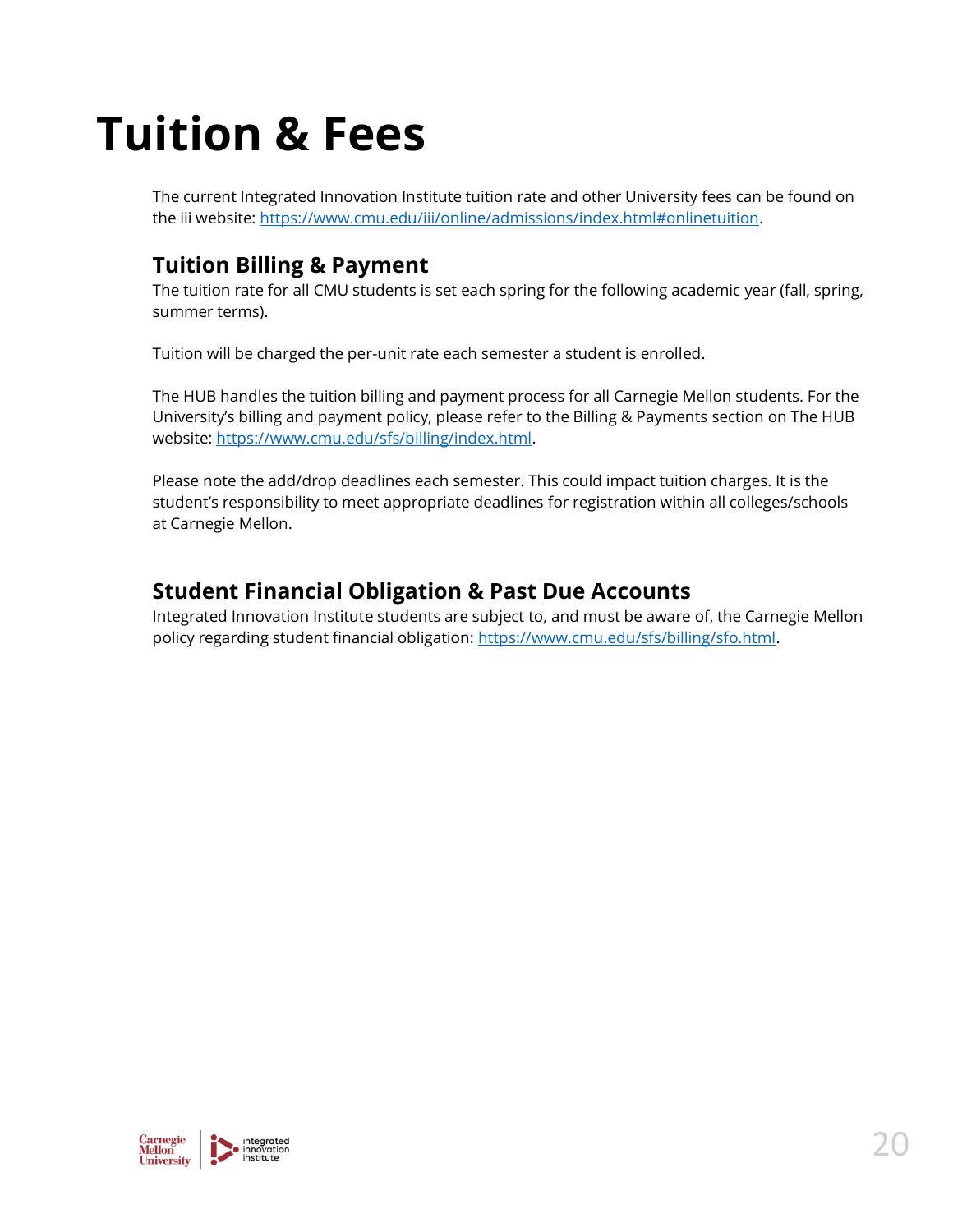## <span id="page-20-0"></span>**Departmental & University Policies & Expectations**

It is the responsibility of each member of the Carnegie Mellon community to be familiar with University policies and guidelines. In addition to this departmental Graduate Student Handbook, the following resources are available to assist you in understanding community expectations:

- The Word/Student Handbook:<https://www.cmu.edu/student-affairs/theword/index.html>
- **■** Academic Integrity Website: [https://www.cmu.edu/policies/student-and-student](https://www.cmu.edu/policies/student-and-student-life/academic-integrity.html)[life/academic-integrity.html](https://www.cmu.edu/policies/student-and-student-life/academic-integrity.html)
- University Policies:<https://www.cmu.edu/policies/>
- Office of Graduate and Postdoc Affairs:<https://www.cmu.edu/graduate/policies/index.html>

Please see [Appendix B](#page-34-0) for additional information about The Word and University resources.

## **iii Procedures for Violation of Student Conduct or Academic Standing**

The Integrated Innovation Institute has outlined a specific procedure for handling student cases as they relate to poor academic performance, violation of university/department academic regulations or violation of student conduct as outlined in The Word. They are designed to help students complete certificates and degrees (where possible) and equip them to succeed after graduation despite the challenges they face. A violation will result in a student being placed on academic or student conduct probation

#### **Notice of Probation**

Students will receive a written notification of academic probation by iii Leadership team, if they have violated a departmental academic or student conduct regulation for one of the following reasons:

- Overall QPA drops below 3.0
- Failing grade within a degree required course
- Reported Academic Integrity Violation
- Violation of CMU Community Standards

#### **Academic Probation Process**

Once notification of academic probation is sent, students will be required to meet with their Academic Advisor and Program Director to establish an Academic Improvement Plan (AIP) at least 5 business days before the start of the semester.

The student will be responsible to meet all AIP milestones and achievements as noted within the

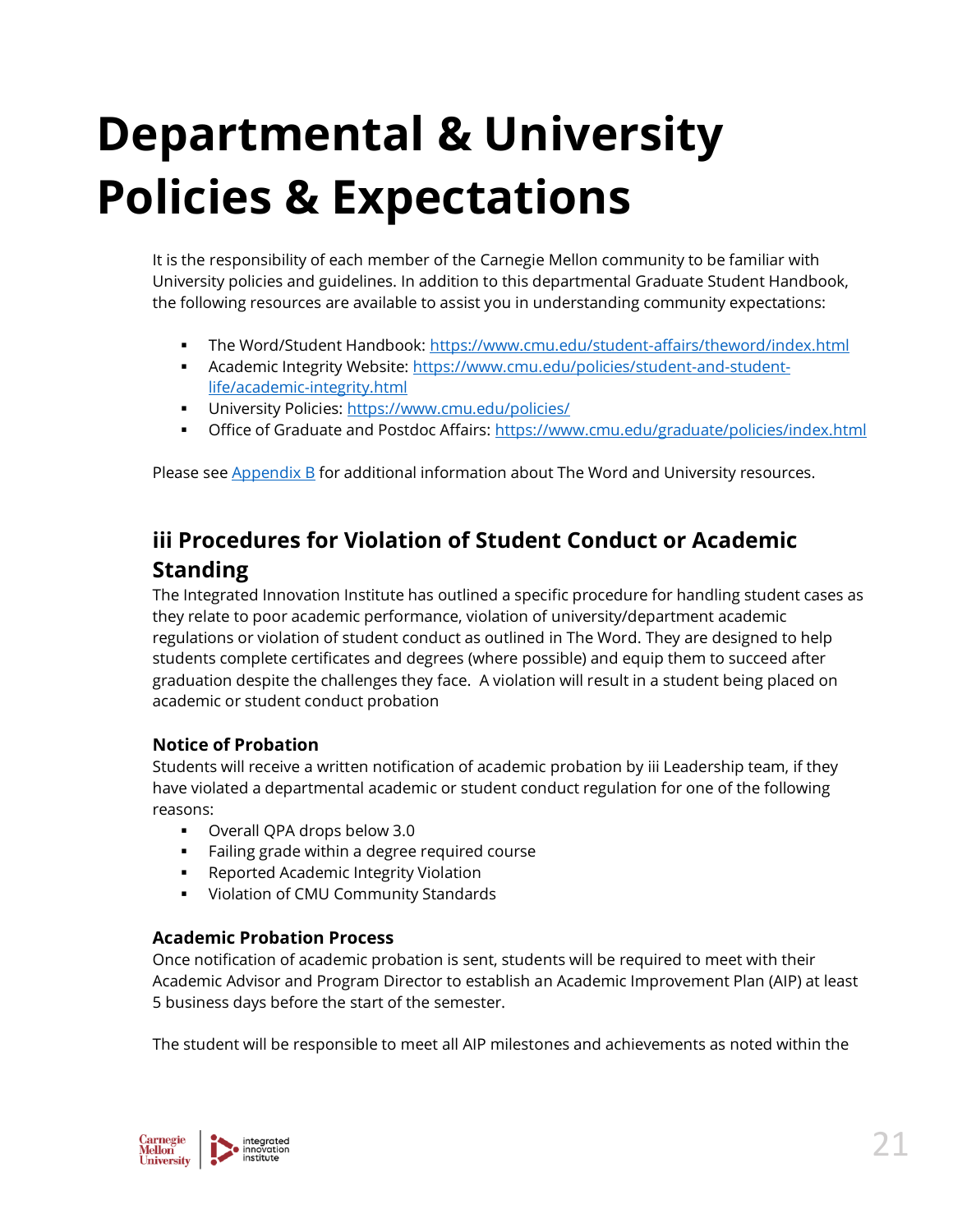plan as part of their probationary status. There will be a mid-semester review of AIP milestones against the plan. If milestones have not be completed as outlined, a registration hold will be enforced. The student cannot register for courses in the following semester until AIP milestone progress is up to date.

#### **Student Conduct Probation Process**

Once notification of student conduct probation is sent, students will be required to work through the resolution process with the **Office of Community Standards & Integrity at CMU**.

#### **Duration of Student Probation**

A student placed on academic probation will have one academic semester to complete their academic improvement plan. If a student fails to make progress on their academic improvement plan and resolve their probation issues after one semester, the student is subject to dismissal from their academic program.

If a student's QPA drops below a 3.0 QPA or they fail a required course in their final semester, a student will be ineligible to graduate. Students placed on probation at the end of their final semester will have two years to resolve any academic probation issues and complete their degree requirements. The Statute of Limitations timeline to complete a degree may limit the student to have less than two years. In this case, students would have the remaining time to resolve their academic probation issues.

A student placed on student conduct probation will receive notice of their probation duration and next steps for a resolution within their probation letter.

#### **Documentation Process**

Notice of Academic or Student Conduct Probation and Academic Improvement Plan will be part of student record at CMU and with the III. If notice is related to academic integrity violation, additional documentation and notification processes required by CMU's Office of Community [Standards & Integrity](https://www.cmu.edu/student-affairs/ocsi/) will be included. See additional details about Academic Integrity Violation below. The students' Academic Advisor will update status updates/milestones in S3 via Memos.

#### **Request for Appeal**

To keep this process just, students have the right to request an appeal to the CIT dean's office. The specific process to do so will be included in the student's academic integrity violation letter. Additionally, details about the process for appealing can be found on the College of Engineering [website](https://engineering.cmu.edu/education/academic-policies/graduate-policies/general-policies.html) under the Resolution of Grievances section.

#### **Specific Notes on Academic Integrity Violations**

Please review the University Policy on Academic Integrity [https://www.cmu.edu/policies/student](https://www.cmu.edu/policies/student-and-student-life/academic-integrity.html)[and-student-life/academic-integrity.html](https://www.cmu.edu/policies/student-and-student-life/academic-integrity.html)

The policy includes the University expectations around academic integrity and provides definitions of cheating, plagiarism, and unauthorized assistance.

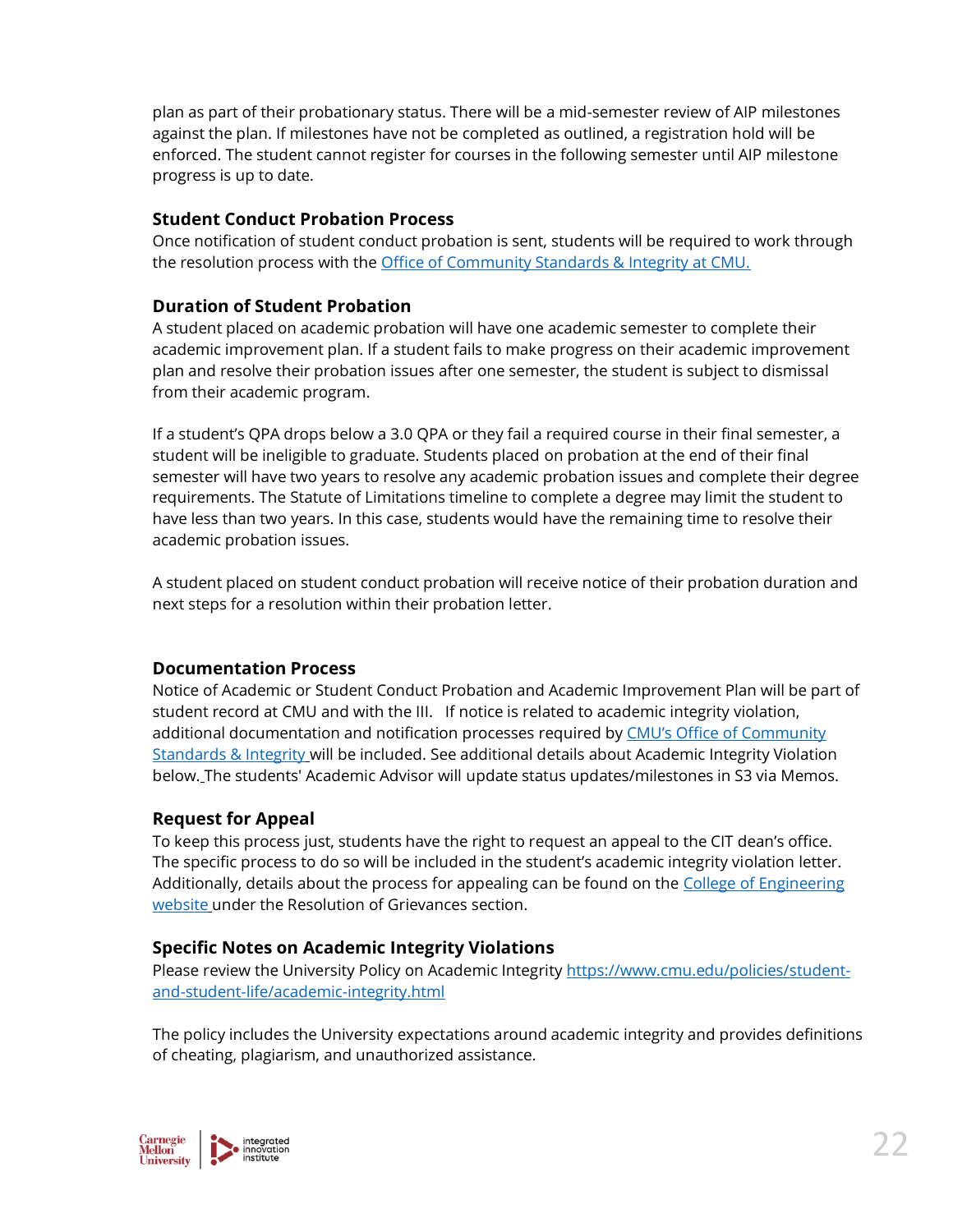A review of the University's Academic Disciplinary Actions procedures <https://www.cmu.edu/student-affairs/theword/academic-discipline/index.html> is also recommended.

These procedures outline the process for investigating, reporting, and adjudicating violations of the University Policy on Academic Integrity. The procedures also outline the appeal process.

#### **Expectations on Academic Integrity**

Students at Carnegie Mellon are engaged in intellectual activity consistent with the highest standards of the academy. The relationship between students and instructors and their shared commitment to overarching standards of respect, honor, and transparency determine the integrity of our community of scholars. The actions of our students, faculty, and staff are a representation of our university community and of the professional and personal communities that we lead. Therefore, a deep and abiding commitment to academic integrity is fundamental to a Carnegie Mellon education. Honesty and good faith, clarity in the communication of core values, professional conduct of work, mutual trust and respect, and fairness and exemplary behavior represent the expectations for ethical behavior for all members of the Carnegie Mellon community.

#### **Examples of Academic Integrity Violations**

Cheating occurs when a student avails her/himself of an unfair or disallowed advantage, which includes but is not limited to:

- **•** Theft of or unauthorized access to an exam, answer key or other graded work from previous course offerings.
- Use of an alternate, stand-in or proxy during an examination.
- Copying from the examination or work of another person or source.
- **■** Submission or use of falsified data.
- Using false statements to obtain additional time or other accommodation.
- Falsification of academic credentials

Plagiarism is defined as the use of work or concepts contributed by other individuals without proper attribution or citation. Unique ideas or materials taken from another source for either written or oral use must be fully acknowledged in academic work to be graded. Examples of referenced sources include but are not limited to:

- Text, either written or spoken, quoted directly or paraphrased.
- Graphic elements.
- Passages of music, existing either as sound or as notation.
- Mathematical proofs.
- Scientific data.
- **•** Concepts or material derived from the work, published or unpublished, of another person.

Unauthorized assistance refers to the use of sources of support that have not been specifically authorized in this policy statement or by the course instructor(s) in the completion of academic work to be graded. Such sources of support may include but are not limited to advice or help

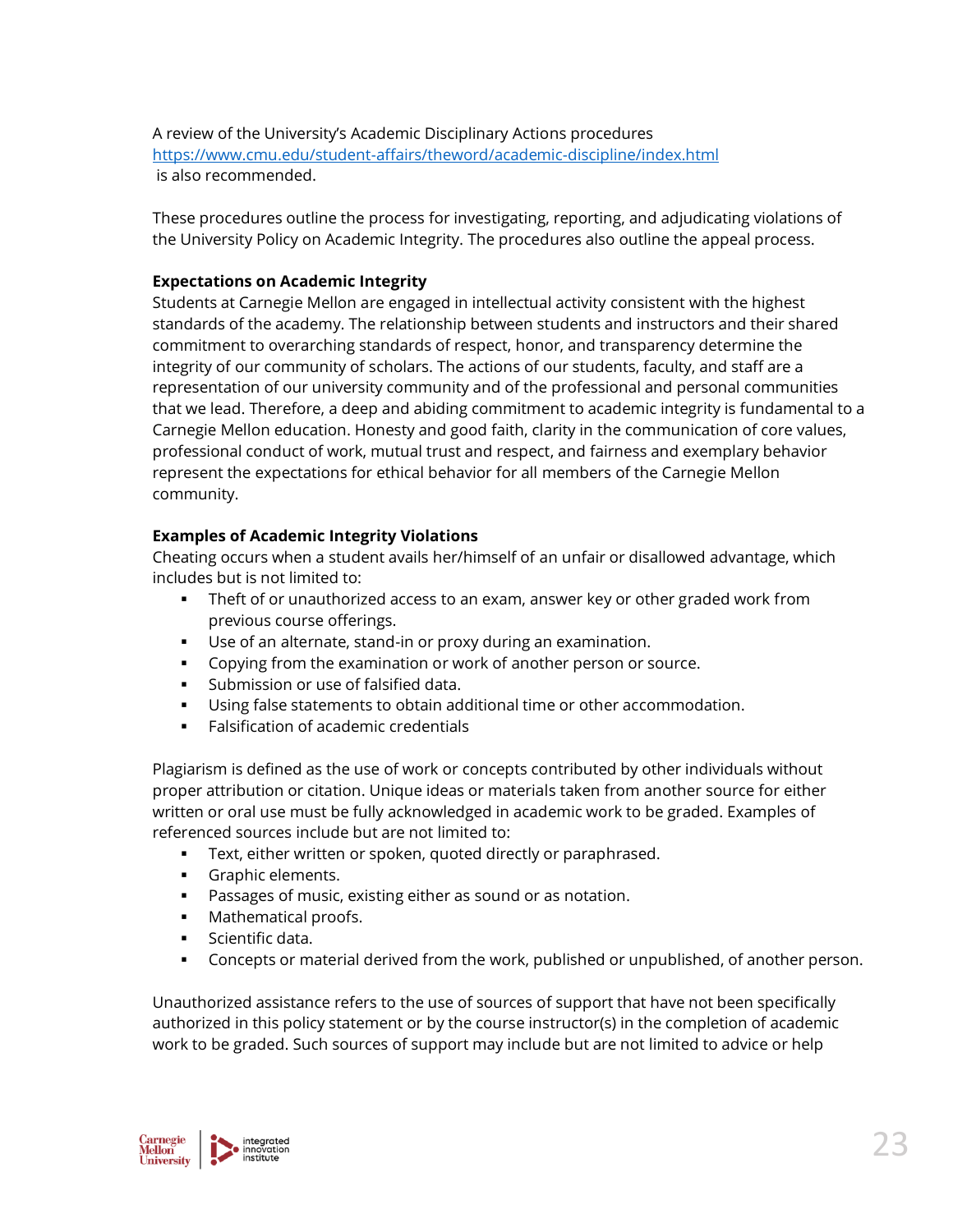provided by another individual, published or unpublished written sources, and electronic sources. Examples of unauthorized assistance include but are not limited to:

- Collaboration on any assignment beyond the standards authorized by this policy statement and the course instructor(s).
- Submission of work completed or edited in whole or in part by another person.
- Supplying or communicating unauthorized information or materials, including graded work and answer keys from previous course offerings, in any way to another student.
- **■** Use of unauthorized information or materials, including graded work and answer keys from previous course offerings.
- Use of unauthorized devices.
- Submission for credit of previously completed graded work in a second course without first obtaining permission from the instructor(s) of the second course. In the case of concurrent courses, permission to submit the same work for credit in two courses must be obtained from the instructors of both courses.

## **Leave of Absence/Withdrawal**

<https://www.cmu.edu/hub/registrar/leaves-and-withdrawals/>

A leave of absence (LOA) is taken when a student needs to leave the University temporarily, with the firm and stated intention of returning. A withdrawal means a student leaves the University with no intention of returning.

Students should discuss their plans to leave the University with the corresponding contact for their program. Together, graduate students, staff, and the iii director will help to develop a plan for departure and potential return to the Integrated Innovation Institute.

If taking a LOA, return plans should be discussed and noted in the student's academic file. Please note the Statutes of Limitation for degree seeking students.

Forms for Departure or Return from Leave of Absence with the University are housed on the University Registrar's website.

## **Online Etiquette**

Being a student in an online environment requires you to be mindful of how you communicate with your professors and peers. With the lack of non-verbal cues, it is important to remember the following etiquette guidelines for facilitating effective communication between students and professors. (Adapted from [Kent State\)](https://www.kent.edu/)

### • **Avoid Strong or Offensive Language**

Because the reader cannot hear voice inflections in the written word, it is easy for your writing to be misinterpreted. If you are trying to make a point, read and re-read your comments to make sure the reader is not offended. Although the intent of

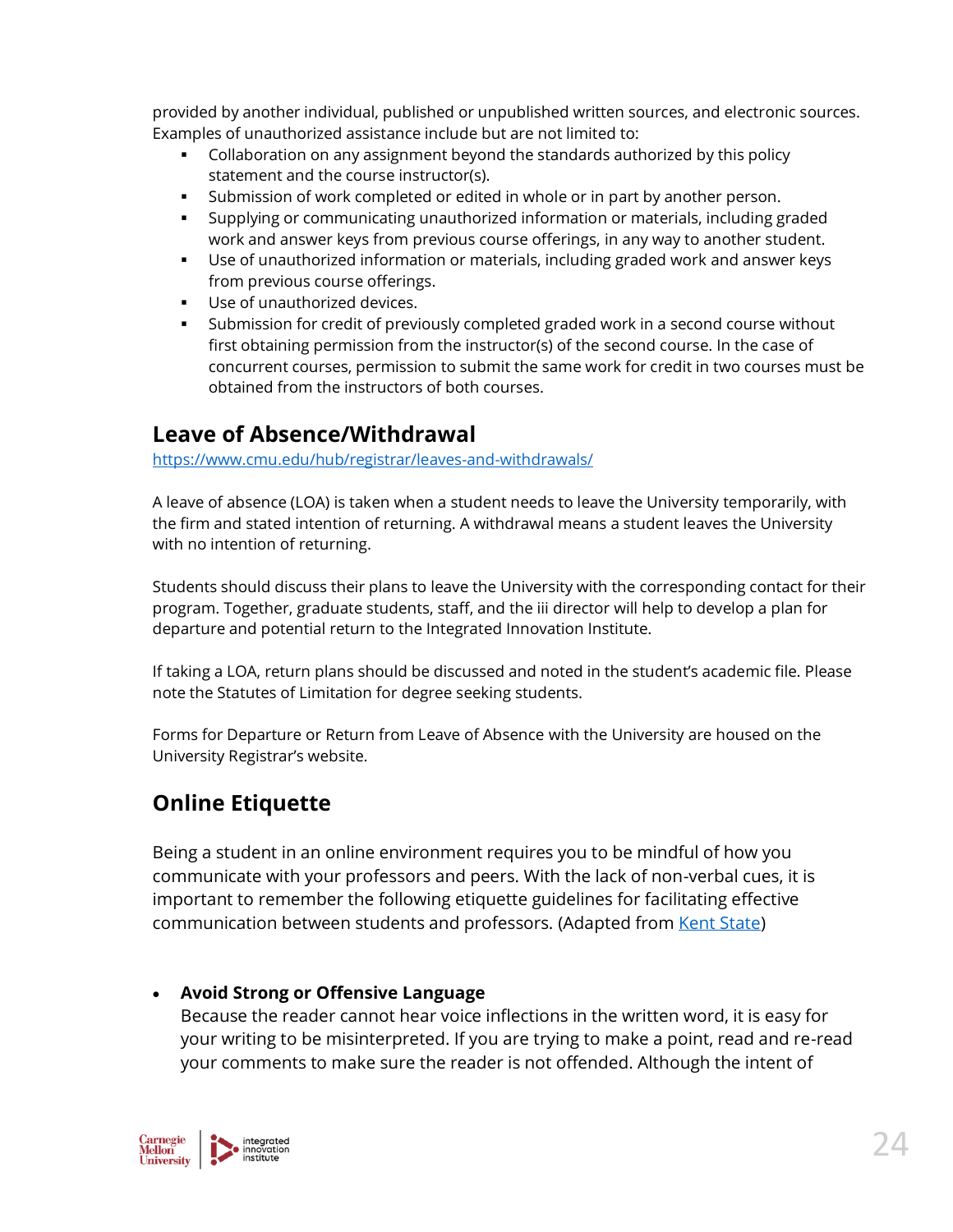humor and sarcasm are to keep conversations interesting, they are often misinterpreted and can be offensive to the reader. You can avoid these pitfalls by keeping your writing matter of fact and professional.

#### • **Keep your Writing Focused and on Point**

Courses taken online require a lot of reading and writing. Be considerate when writing – keep sentences brief and to the point. Avoid wordy paragraphs that confuse the reader.

#### • **Read then Write**

You will be tempted to jump right in and begin posting! However, to avoid repeating comments or questions, please first take the time to read the posts and comments of fellow students and professors before you write and post.

#### • **Double Check Before You Send**

Once you hit the "send" button, there is no going back! Be sure to double-check your comments to make sure your writing clearly conveys your intent.

#### • **You are still in a Classroom**

Although you are learning via an online environment, you are still in a classroom. As such, appropriate classroom behavior is expected and mandatory. It is important to respect your peers and professors, just as you would in an on-ground classroom.

#### • **Language**

Avoid writing in all capital letters – the reader will interpret this as shouting. Do not write as you would when you are texting. Remember, you are in an academic environment, complete sentences with correct spelling and grammar are expected. You will get to know your peers through your online interaction with them. You may find it helpful to convey emotions (ex:  $\odot$ ) but avoid overuse.

#### • **Remember Other People's Privacy**

Before giving out other people's personal information (e-mail, phone number, address etc.), ask permission.

### • **Keep Attachments and File Size Manageable (if possible!)**

#### • **Use of Inappropriate Material will not be tolerated**

Do not forward inappropriate information such as spam, virus warnings, chain letters, or jokes, etc. to classmates or professors. Additionally, the sharing of pornographic material is forbidden.

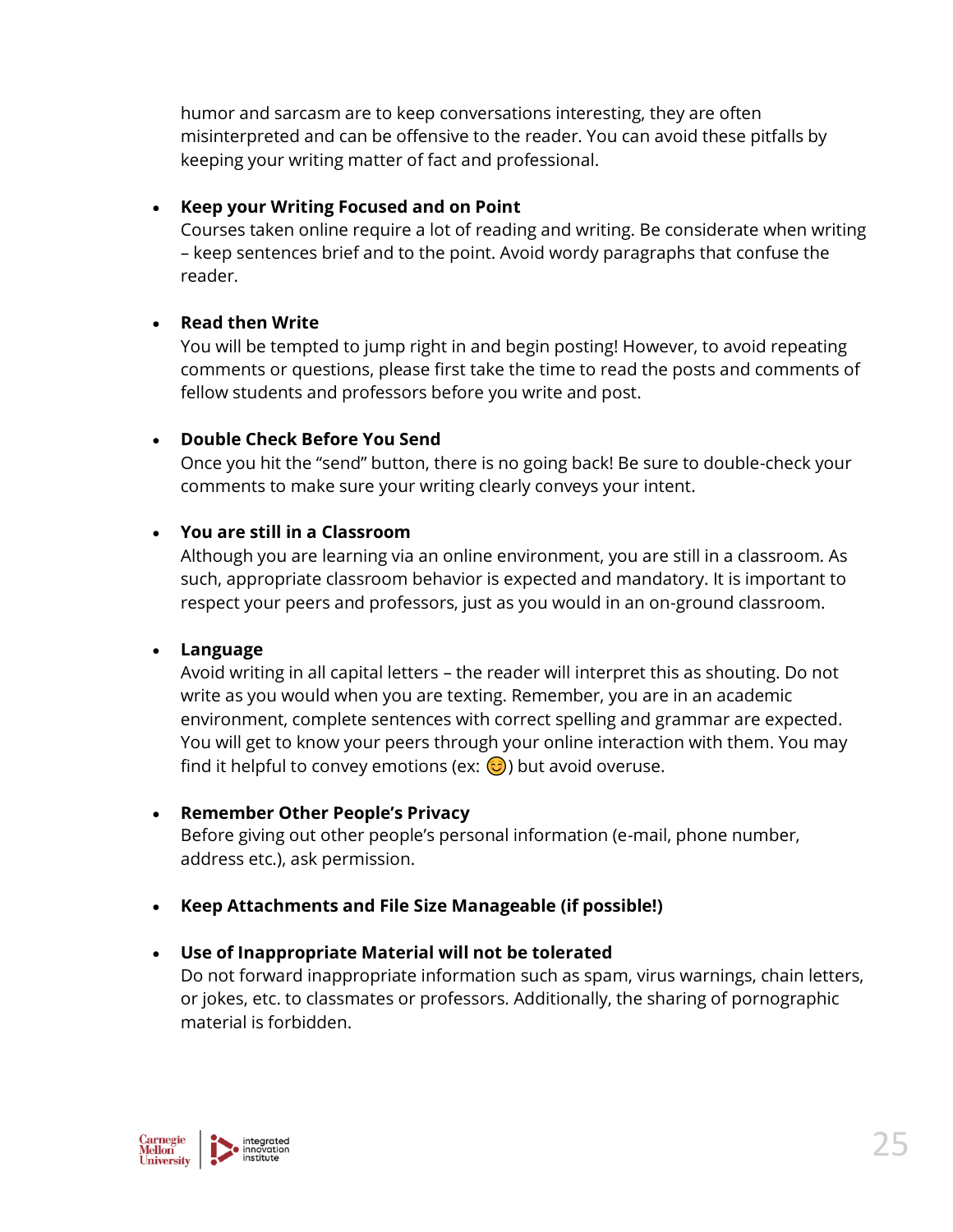## **Graduate Student Appeal & Grievance Procedures**

<https://www.cmu.edu/graduate/policies/appeal-grievance-procedures.html>

Graduate students will find the Summary of Graduate Student Appeal and Grievance Procedures on the Graduate Education Resource webpage. This document summarizes processes available to graduate students who seek review of academic and non-academic issues. When an informal resolution cannot be reached, however, a graduate student who seeks further review of the matter is to follow the formal procedures outlined in the procedures. These appeal and grievance procedures shall apply to students in all graduate programs of the University. Students should refer to the department-specific information in this handbook for department and college information about the administration and academic policies of the program.

Emma Zink, iii Director of Operations, serves as a resource for graduate students in iii to assist with difficult academic or personal situations where a confidential sounding board and/or an intermediary can be helpful. Examples of situations where students are encouraged to seek advice or assistance include:

- Difficulty in communications with advisor, particularly when those difficulties may lead to considering changing advisors or leaving the program
- Conflict with other group members that is difficult to resolve within the group
- **.** Issues related to diversity or the departmental climate for those in groups who are historically underrepresented
- **•** Personal concerns that interfere significantly with the ability to make timely progress in program requirements. These might be due to health, family, or financial challenges.

Upon the student's request, information shared will be kept in confidence, as long as no laws require otherwise. Should help be needed from additional sources, the student would be asked before sharing confidential information.

Additionally, students may confer with a staff member from the Division of Student Affairs, on issues of process or other concerns as they navigate conflicts. Initial outreach should be directed to Amy Burkert, Vice Provost for Education.

## **Student Privacy Rights**

Under the Family Education Rights and Privacy Act (FERPA), students have the right to:

- **•** inspect and review their education records;
- **•** request an amendment to their education records if they believe they are inaccurate or misleading;
- **•** request a hearing if their request for an amendment is not resolved to their satisfaction;
- **•** consent to disclosure of personally identifiable information from their education records, except to the extent that FERPA authorizes disclosure with their consent; and
- **•** file a complaint with the U.S. Department of Education Family Policy Compliance Office if they believe their rights under FERPA have been violated.

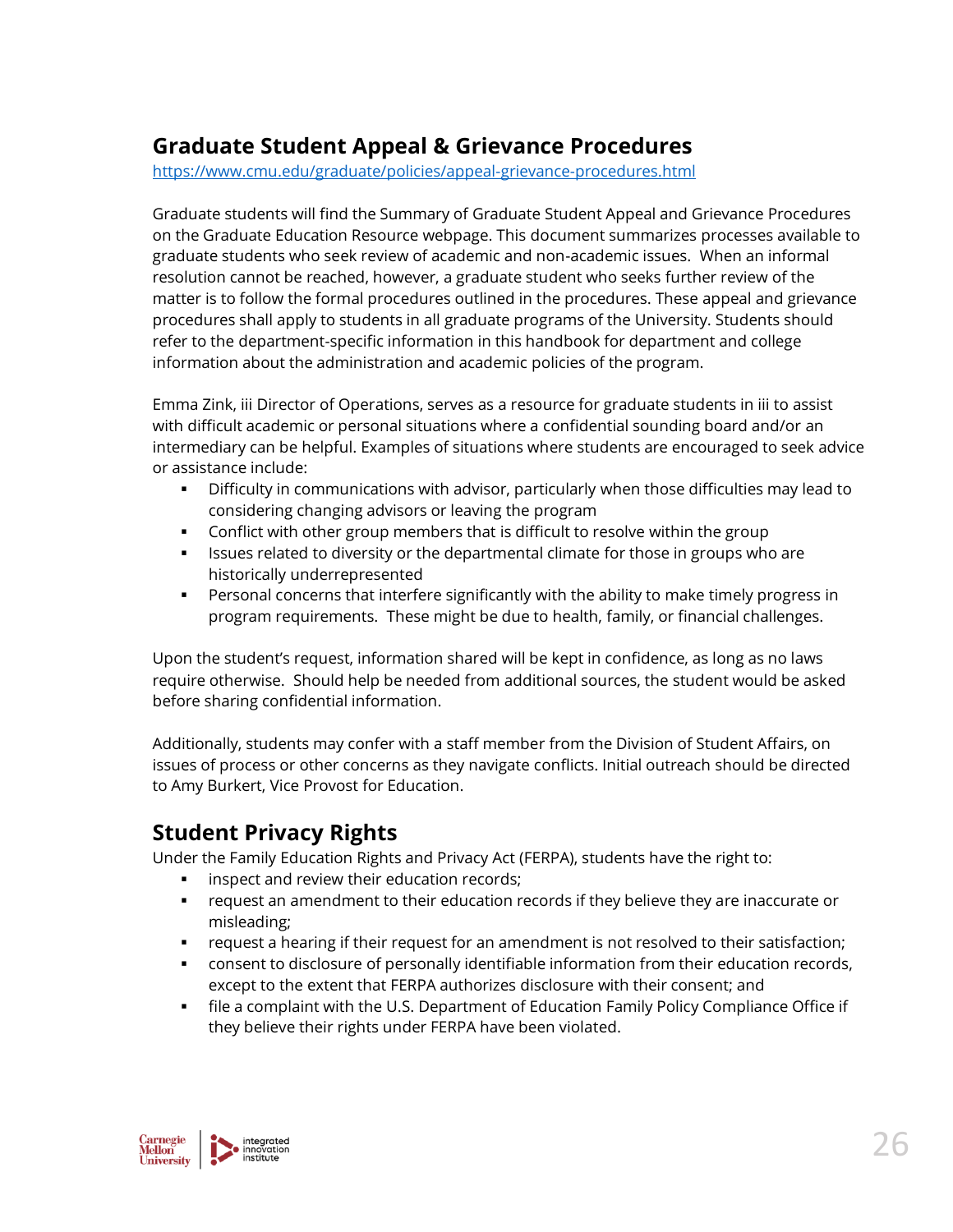## **Policy on Photo & Video Release**

Students at the Integrated Innovation Institute will be asked to sign a photo and video release form prior to student orientation each year. Student photos and videos may be used in internal and external communications regarding the Integrated Innovation Institute.

## **Intellectual Property**

<https://www.cmu.edu/policies/administrative-and-governance/intellectual-property.html>

All Carnegie Mellon students are expected to adhere to the Intellectual Property guidelines as set forth in this policy

## **Safeguarding Educational Equity: Policy Against Sexual Harassment and Sexual Assault**

The University prohibits sex-based discrimination, sexual harassment, sexual assault, dating/ domestic violence and stalking. The University also prohibits retaliation against individuals who bring forward such concerns or allegations in good faith.

The University's Sexual Misconduct Policy is available at [https://www.cmu.edu/policies/administrative-and-governance/sexual-misconduct/index.html.](https://www.cmu.edu/policies/administrative-and-governance/sexual-misconduct/index.html)

The University's Policy Against Retaliation is available at [https://www.cmu.edu/policies/administrative-and-governance/whistleblower.html.](https://www.cmu.edu/policies/administrative-and-governance/whistleblower.html)

If you have been impacted by any of these issues, you are encouraged to make contact with any of the following resources:

- Office of Title IX Initiatives, <https://www.cmu.edu/title-ix/>412-268-7125[, tix@cmu.edu](mailto:tix@cmu.edu)
- University Police, 412-268-2323

Additional resources and information can be found at: [https://www.cmu.edu/title-ix/resources](https://www.cmu.edu/title-ix/resources-and-information/resources.html)[and-information/resources.html.](https://www.cmu.edu/title-ix/resources-and-information/resources.html)

## **Consensual Intimate Relationship Policy Regarding Undergraduate Students**

<https://www.cmu.edu/policies/student-and-student-life/consensual-relationships.html>

This policy addresses the circumstances in which romantic, sexual or amorous relationships/interactions with undergraduate students, even if consensual, are inappropriate and prohibited. The purpose of this policy is to assure healthy professional relationships. This policy is not intended to discourage consensual intimate relationships unless there is a conflicting professional relationship in which one party has authority over the other as in the policy.

## **Maternity Accommodation Protocol**

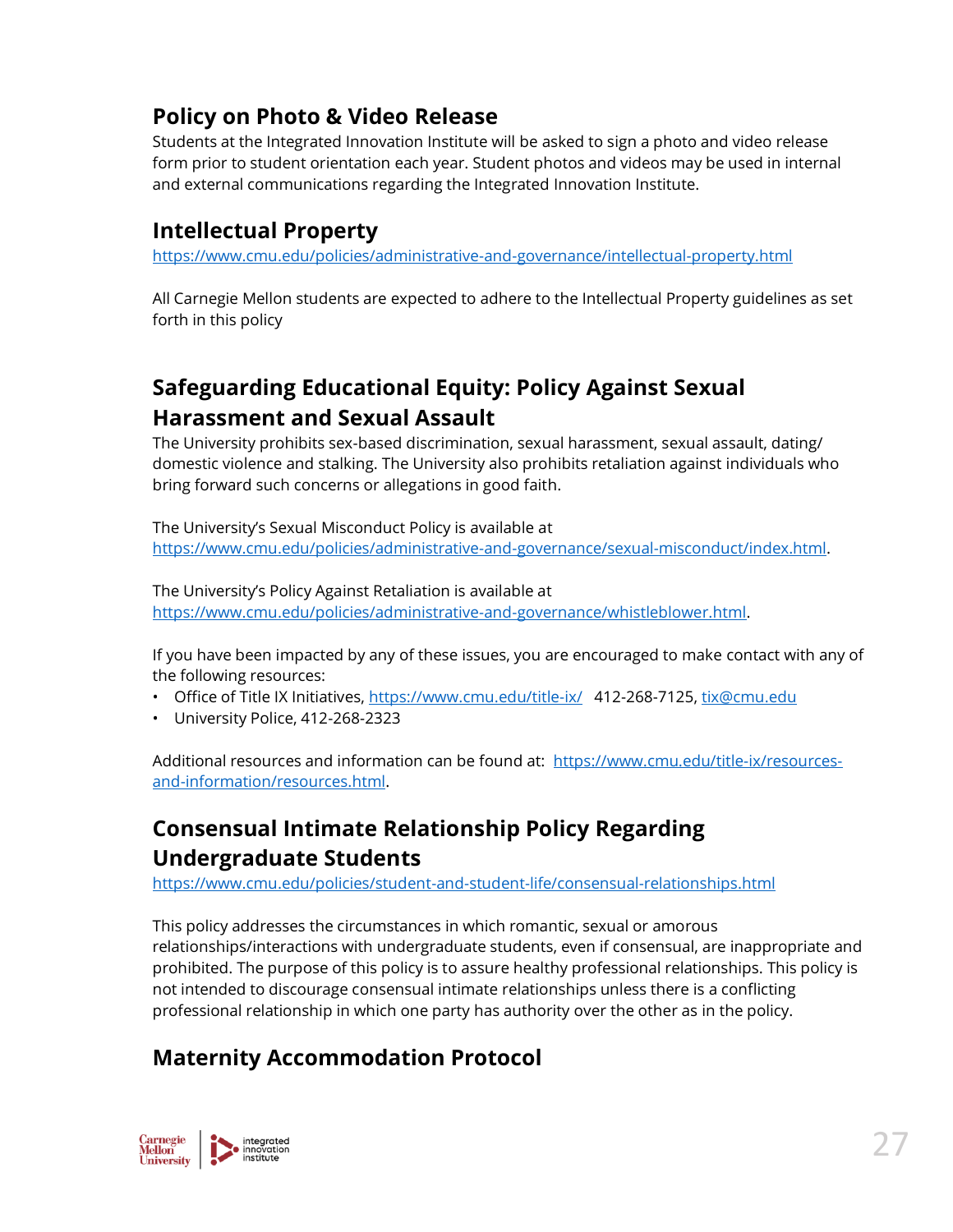#### <https://www.cmu.edu/graduate/programs-services/maternity-accommodation-protocol.html>

Students whose anticipated delivery date is during the course of the semester may consider taking time away from their coursework and/or research responsibilities. All female students who give birth to a child while engaged in coursework or research are eligible to take either a short-term absence or formal leave of absence. Students in course work should consider either working with their course instructor to receive incomplete grades or elect to drop to part-time status or to take a semester leave of absence. Students engaged in research must work with their faculty to develop plans for the research for the time they are away.

Students are encouraged to consult with relevant University faculty and staff as soon as possible as they begin making plans regarding time away. Students must contact the Office of the Dean of Student Affairs to register for Maternity Accommodations. Students will complete an information form and meet with a member of the Dean's Office staff to determine resources and procedures appropriate for the individual student. Planning for the student's discussion with her academic contact(s) (advisor, associate dean, etc.) will be reviewed during this meeting.

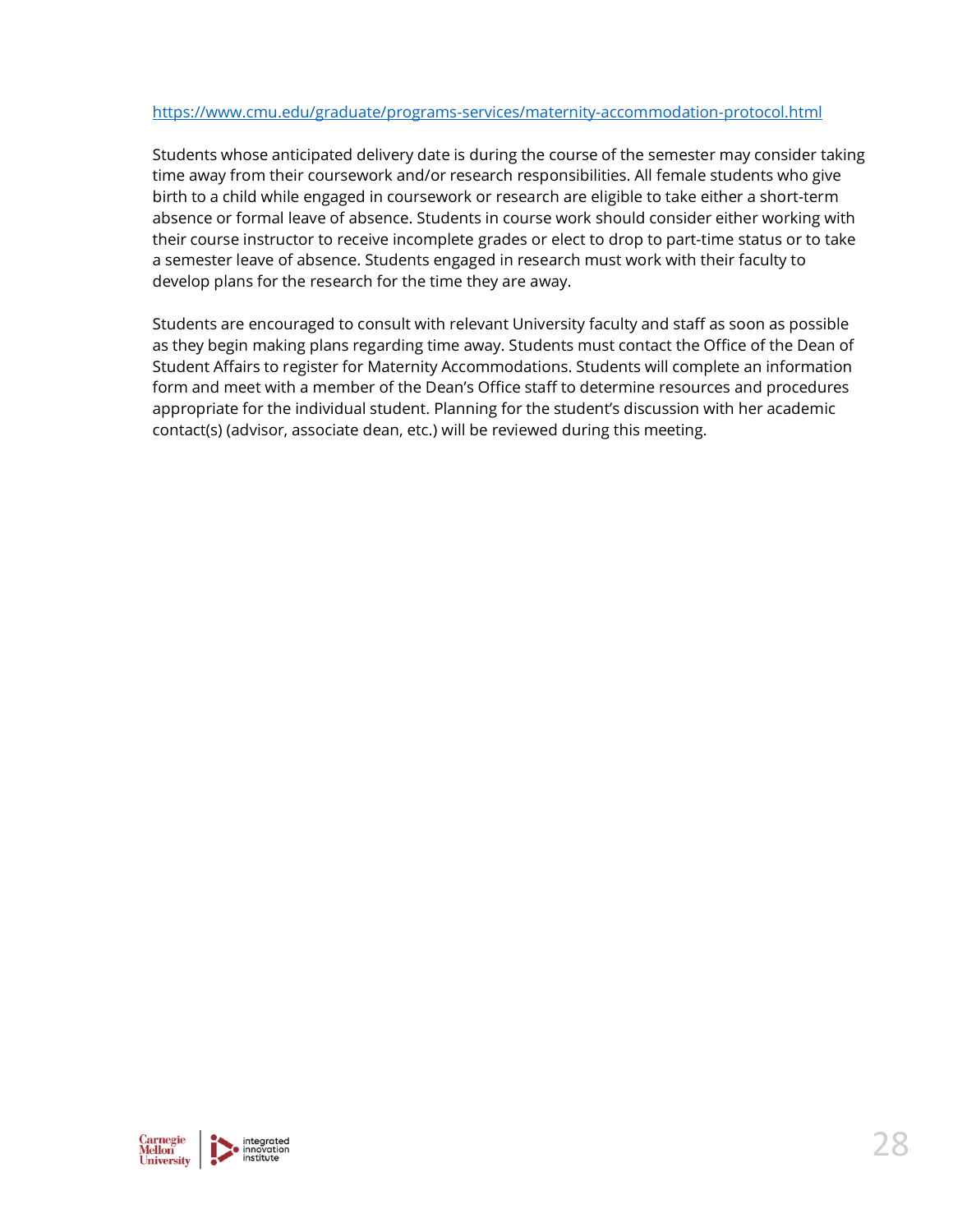## <span id="page-28-0"></span>**Grandfather Clause**

When policies are changed it is because the department believes the new rules offer an improvement; any such changes that affect currently enrolled students will be discussed at a meeting with those graduate students. However, students currently enrolled whose degree program is affected by a change in policy may choose to be governed by the older policy that was in place at the time of their matriculation. In case degree requirements are changed and certain courses are no longer offered, the department will find some alternative courses that allow those students to satisfy the original requirements.

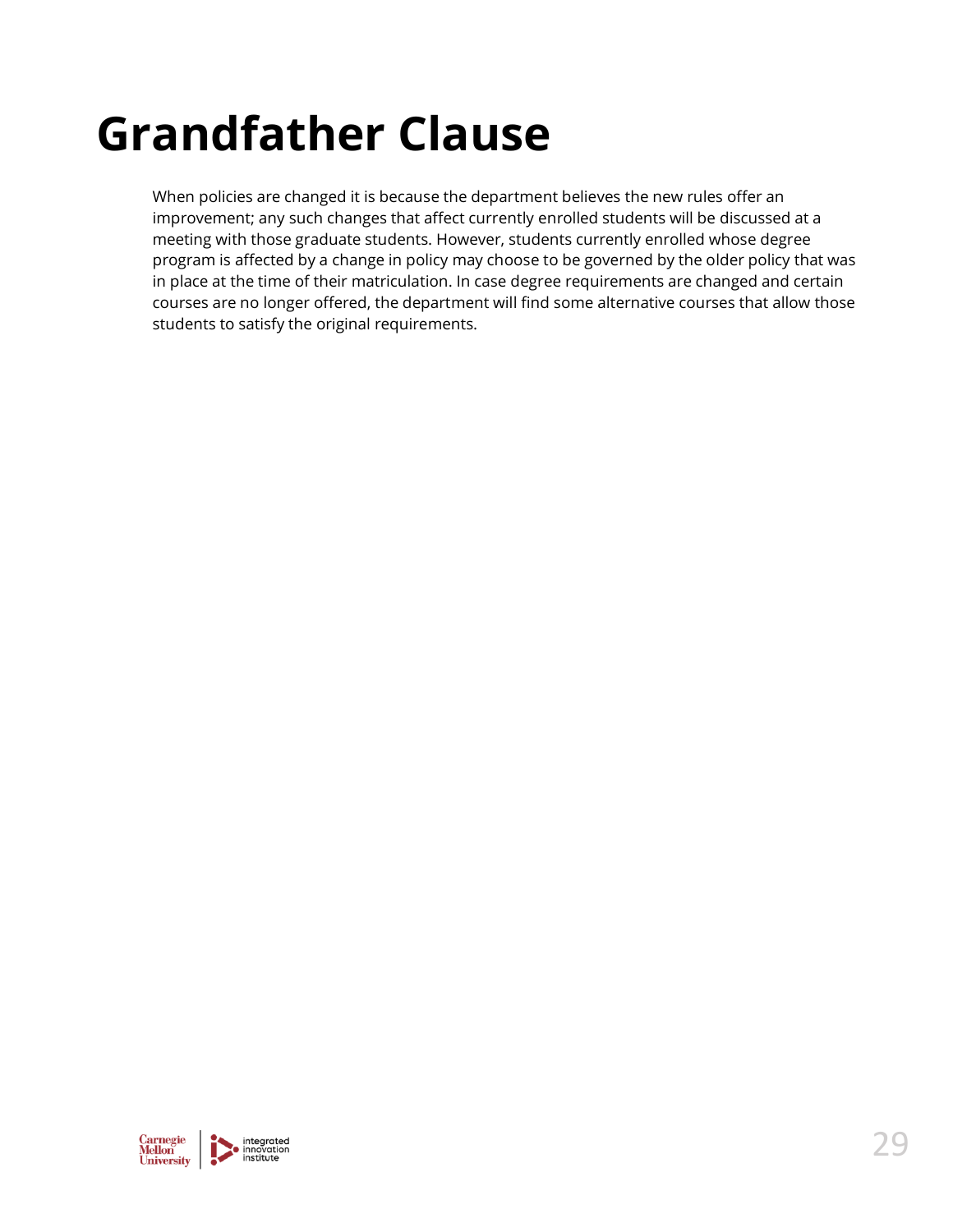## <span id="page-29-0"></span>**Force Majeure Clause**

Factors outside of the university's control may impact our students' ability to matriculate through their CMUiii program normally. In the event of a natural disaster, such as but not limited to violent storm, cyclone, typhoon, hurricane, tornado, blizzard, earthquake, volcanic activity, landslide, tidal wave, tsunami, flood, damage or destruction by lightning, drought; plague, epidemic, pandemic, outbreaks of infectious disease or any other public health crisis, including quarantine or other employee restrictions; explosion, fire or other life-altering event that prevents normal matriculation, CMUiii will allow for particular policy changes and will provide students with resources that are specific to the current situation. These changes may be enacted at a central level, campus level, or department level at any point during the academic year.

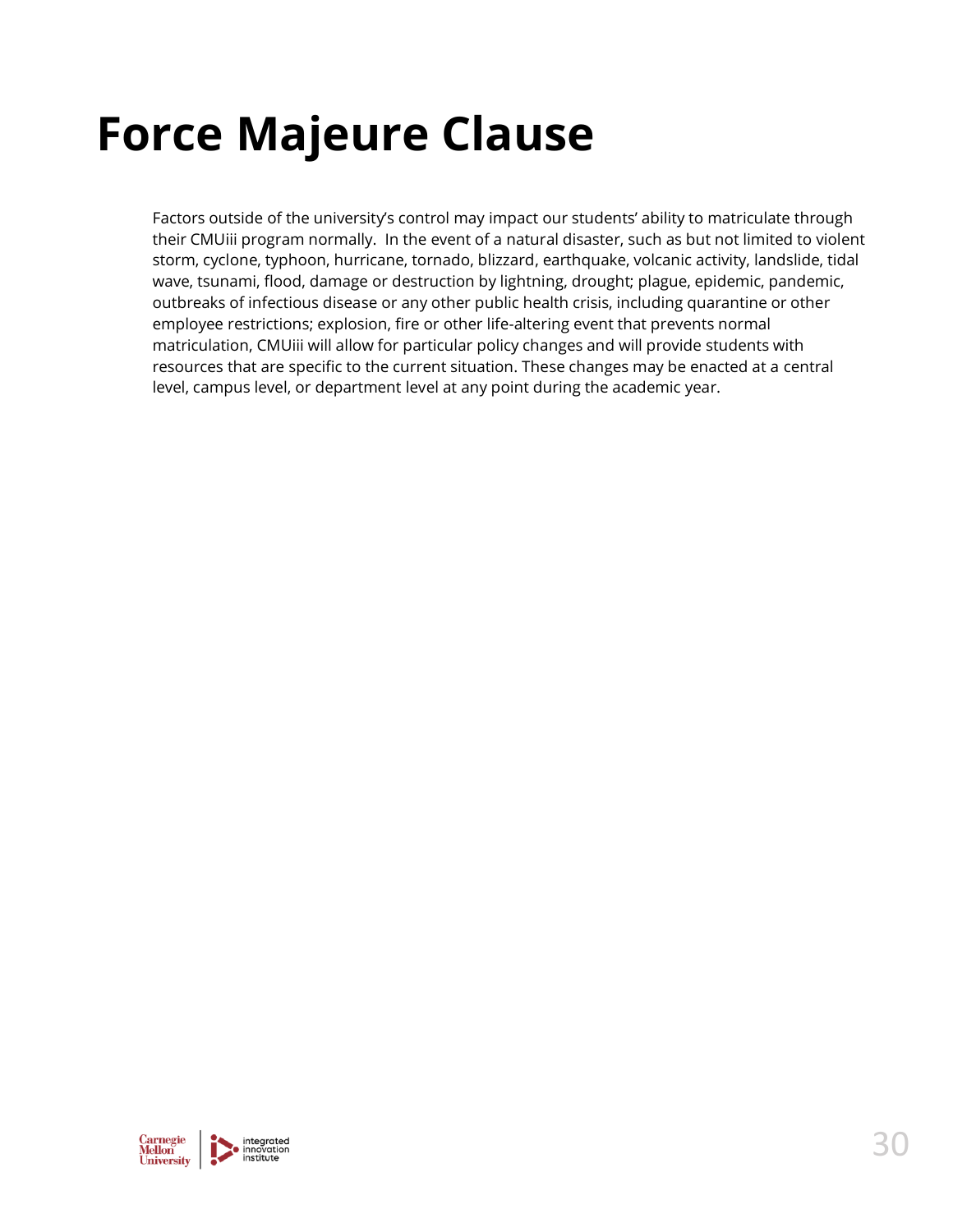## <span id="page-30-0"></span>**Appendix A: Online Course Offerings**

#### 49-600, **Introduction to Design Innovation**, 10 units

This course is an introduction to design principles for product development and instruct students in techniques and applications for tangible products. During the course, students will learn about the design process and the steps designers take from an understanding of user needs to the creation of a fully considered solution that meets those needs and delights the user. Building on the general principles introduced in the course, the course will give students the opportunity to apply their learning in the context of tangible products (research, sketching, model making, user testing, and presentation). Students experience the use of traditional design skills (drawing, mockups, and model making) in the visualization and representation of design concepts and solutions. This course not only introduces design innovation but also provides training in a physical product context so that students can hone skills and techniques needed to visualize and represent product concepts efficiently. The relationship among design, product development, and business is explored with class projects, readings, discussions, and the analysis of artifacts and process.

Through case histories, lectures, and a variety of hands-on exercises, students are exposed to design thinking and practice. Students will learn about and practice techniques that include: 1. Conducting observational research, 2. Analyzing information to inform team brainstorming, 3. Planning projects, 4. Developing concept strategies, 5. Generating ranges of solutions especially via methods of early prototyping and testing through the use of interactive and experiential mockups, 6. Selecting and refining concepts. Students will synthesize these techniques to solve a product design challenge in the course. Certain assignments will be completed as individuals and other assignments in teams.

#### 49-601, **Innovation of Services & Experiences**, 10 units

This course will define and study services, experiences, and related systems. Students will also learn the basics of designing services and experiences. Innovators who focus on services and experiences create new offerings for businesses with a primary focus on the quality of the human interactions and experience that are often engendered in the context of functional and/or tangible products, meaning that this course will push students to consider holistic "product" offerings that span UI/UX, physical products, and human activity. In this course students will first study the nature of services and experiences and then work in small project teams to analyze leading designed solutions as well as to create new ones. Service and experience design frameworks will also be used both for the analysis of existing offerings as well as to propose and innovative solutions.

The learning will take place via lectures, studio projects, and verbal and written exposition. Students will be working in familiar and unfamiliar forms including concepts for products,

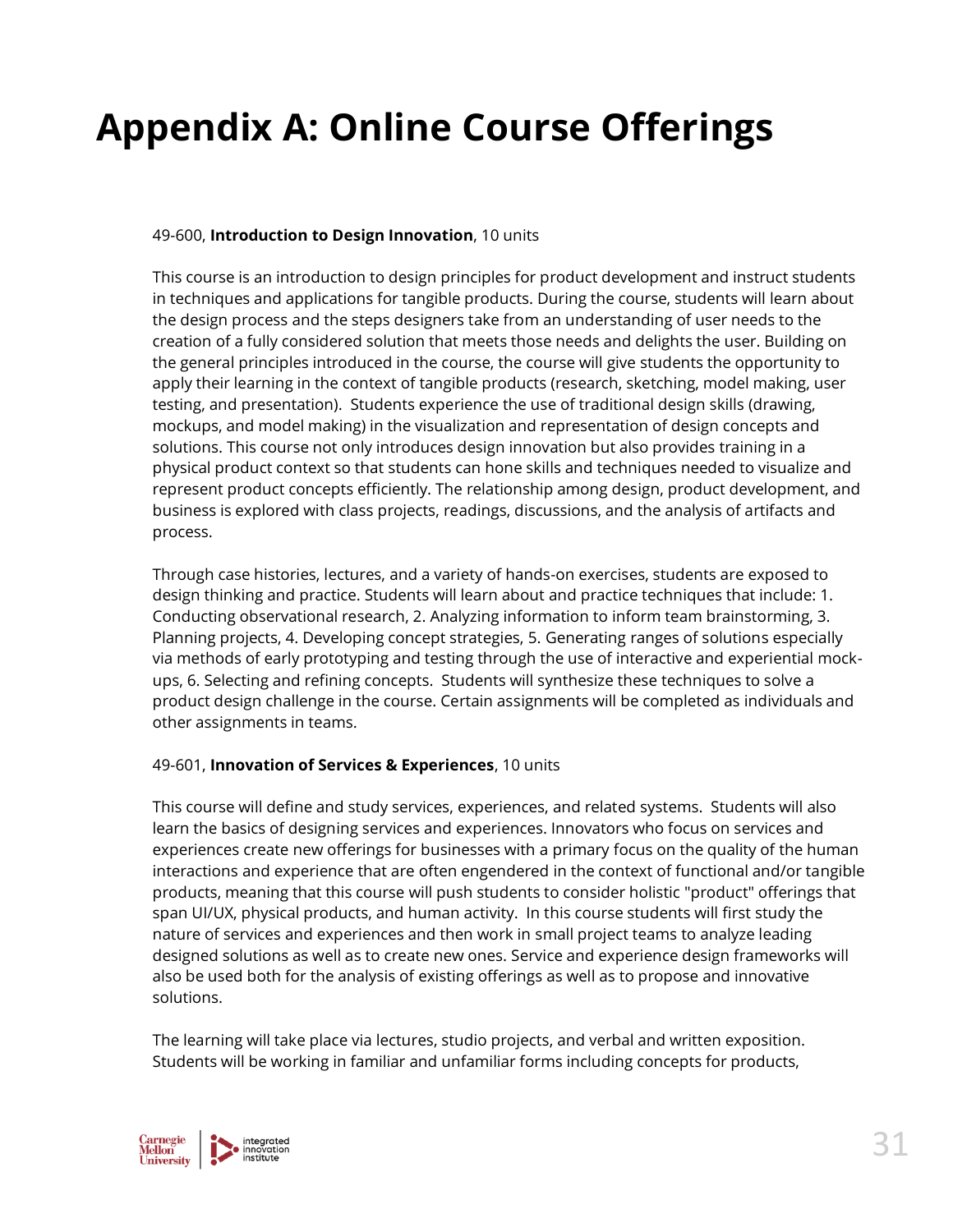documents, events, spaces, activities, scripts, and software. Classwork will be done individually and in teams. By the end of this course, students should be able to: Easily distinguish and shift between different perspectives on the same design problem space, leverage service and experience innovation frameworks to explain how an offering unfolds for people, speak articulately about offerings that are made up of systems of products, services and other components.

#### 49-602, **Designing for Production and Sustainability**, 10 units

This course will teach the basic principles and philosophies of engineering design, with emphasis on mechanical engineering due to the broad scope of applications of mechanical engineering which include but are not limited to stress analysis and fracture, heat transfer, kinematics, and systems packaging. Recognizing that design is a first step in a sequence of later decisions and steps (development, manufacture, distribution and life cycle of a product), this course will look at the influence of materials, manufacturing and other downstream decisions/actions on the overall design of a product. Some of the downstream influences that will be explored are decisions and actions that take place prior to the sale of the product: material selection, manufacturing processes, assembly, robustness and quality, platform design, product costing and safety.

However, what we design and how we develop it also impacts our environment for years to come, so importantly this course will also cover various aspects of sustainable design from a product life cycle perspective. Thus, students will be exposed to the fundamental concepts of Design for "X" and specifically the impact that DfM (design for manufacturing) and DfA (design for assembly) have on product development and how they affect design decisions. Students will also be exposed to the fundamental concepts of Sustainable Design (also known as Design for Sustainability - DfS, EcoDesign, Sustainability Engineering, LCA and others) and specifically the impact that DfS has on product development and how it affects design decisions. This class includes lectures and labs activities.

#### 49-603, **Cyber-Physical Product Design**, 10 units

Driven by the combination of increased access to data, local data storage, computational power, interconnectivity, and improved algorithms, mainstream technologies increasingly incorporate sensing (IoT) and data science (AI) "smarts." As examples, thermostats, locks, power sockets, and lights are being imbued with sensors and connectivity. There is great potential to layer in machine learning, natural language and speech processing, expert systems. robotics, and vision. Early applications of these capabilities were designed to operate on their own, on very narrow tasks, based on pre-programmed knowledge. Today, we have the ability to design human-computer systems in which both human and computers act intelligently, adapt to the world and learn from experience, improving their performance over time. The course illustrates both the potential and current limitations of AI, data science, and interactive connected products with examples from a variety of applications.

Topics explored will include awareness, real time sensing and communication, embedded intelligence, and designing experiences for the internet of things. We will also spend some time on

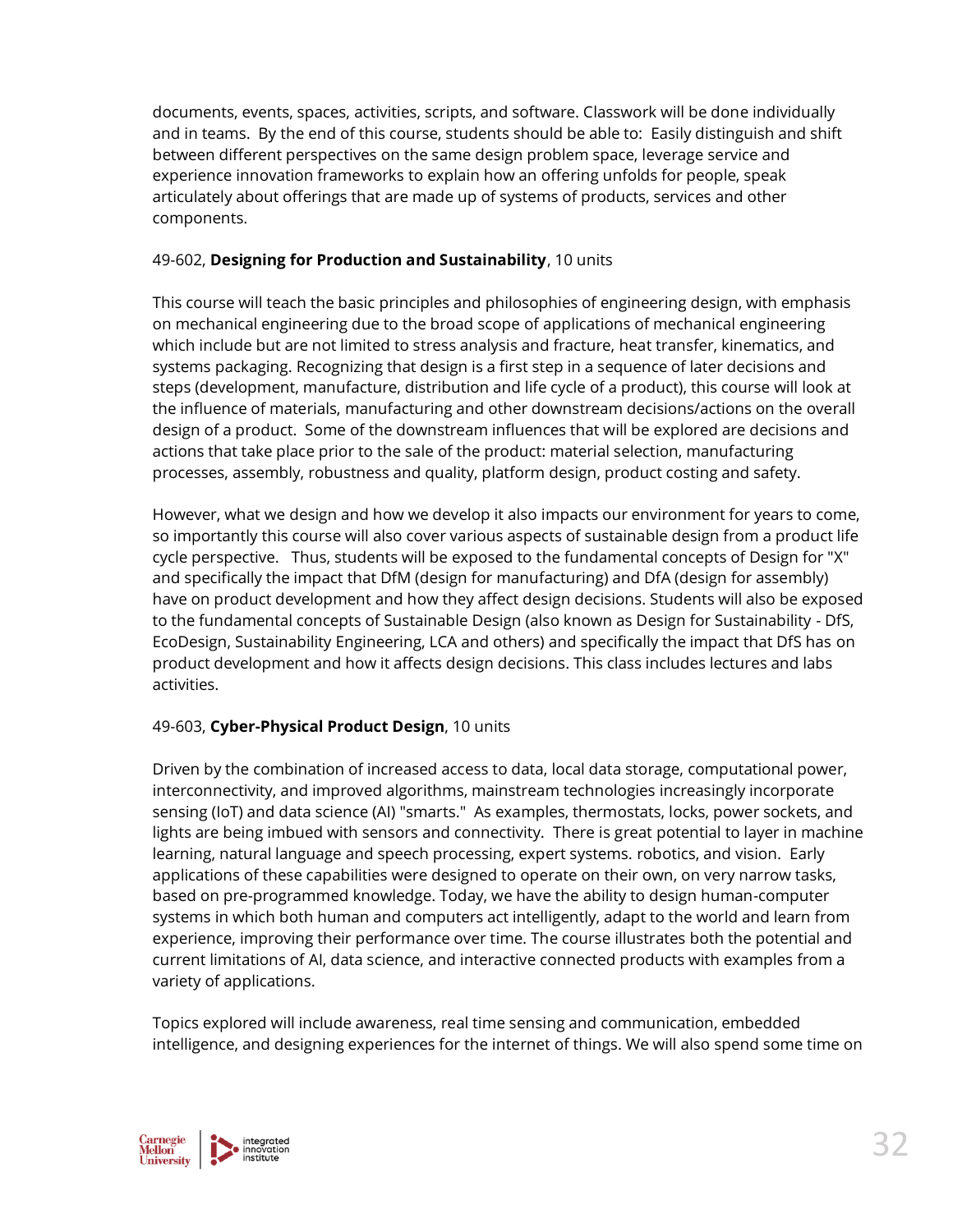understanding the strengths and weaknesses of human decision-making and learning, specifically in combination with AI systems that would be resident in product applications. Students will be introduced to technologies and AI algorithms through a series of hands-on exercises, collaborative projects, in depth discussions, and instructor led tutorials. Students will also complete a final project that takes a project from start to finish that incorporates elements of connected products and smart systems. The course is designed such that students can complete this course with only a basic familiarity with statistics, without any knowledge of programming, electronics or systems.

#### 49-604, **Innovation Processes and Tools**, 10 units

This course covers early stages of a product innovation process: identifying, understanding, and then conceptualizing a product opportunity. The course presents fundamental tools to assess trends, identify opportunities, identify and uncover the value proposition of key stakeholders, articulate the value proposition, define product requirements and conceptualize solutions. Because innovation insights and ideas are new and can be abstract without additional effort, it is important that students learn how to make ideas more concrete via visual communication techniques. As such, communication of work and findings are core to this course.

We will cover the following: 1. Industrial Design Sketching, 2. Information visualization & dashboards, 3. Graphic User interface design, 4. Executive Summary and Pitch Decks, 5. Visual Brand Language, Templates and Styling 6. Visual Explanations, and 7. Storyboarding and making simple videos. Weekly visual communication assignments will allow students to develop their communication skills throughout the course. The course will revolve around opportunities for product innovation. Students will implement the innovation process that they learn in projects, leading to a final deliverable of a product concept that they communicate with both text and visual techniques.

#### 49-605, **User Experience Research for Digital and Physical Products,** 10 units

This course will teach the basic methods of user research, including one-on-one interviewing and ethnographic techniques. To allow students to master certain skills, the students will dive deeper into one method. Students apply the basic principles of ethnography in a project as a participant observer in both digital settings and in traditional settings.

Students will plan the research, collect data, analyze and synthesize what was learned and present a research report that identifies not only what was observed but also interpret its meaning and make indications about opportunities to innovate with new offerings. Although the course will focus on qualitative and primary research, the benefits of quantitative and secondary research will also be addressed. The course includes lectures and discussions, along with readings and research assignments.

#### 49-606, **Understanding Markets, Products and Services,** 10 units

This course focuses on the strategies and methods for building, leveraging, defending, and sustaining inspired new products and brands. A successful new product has many similarities to a

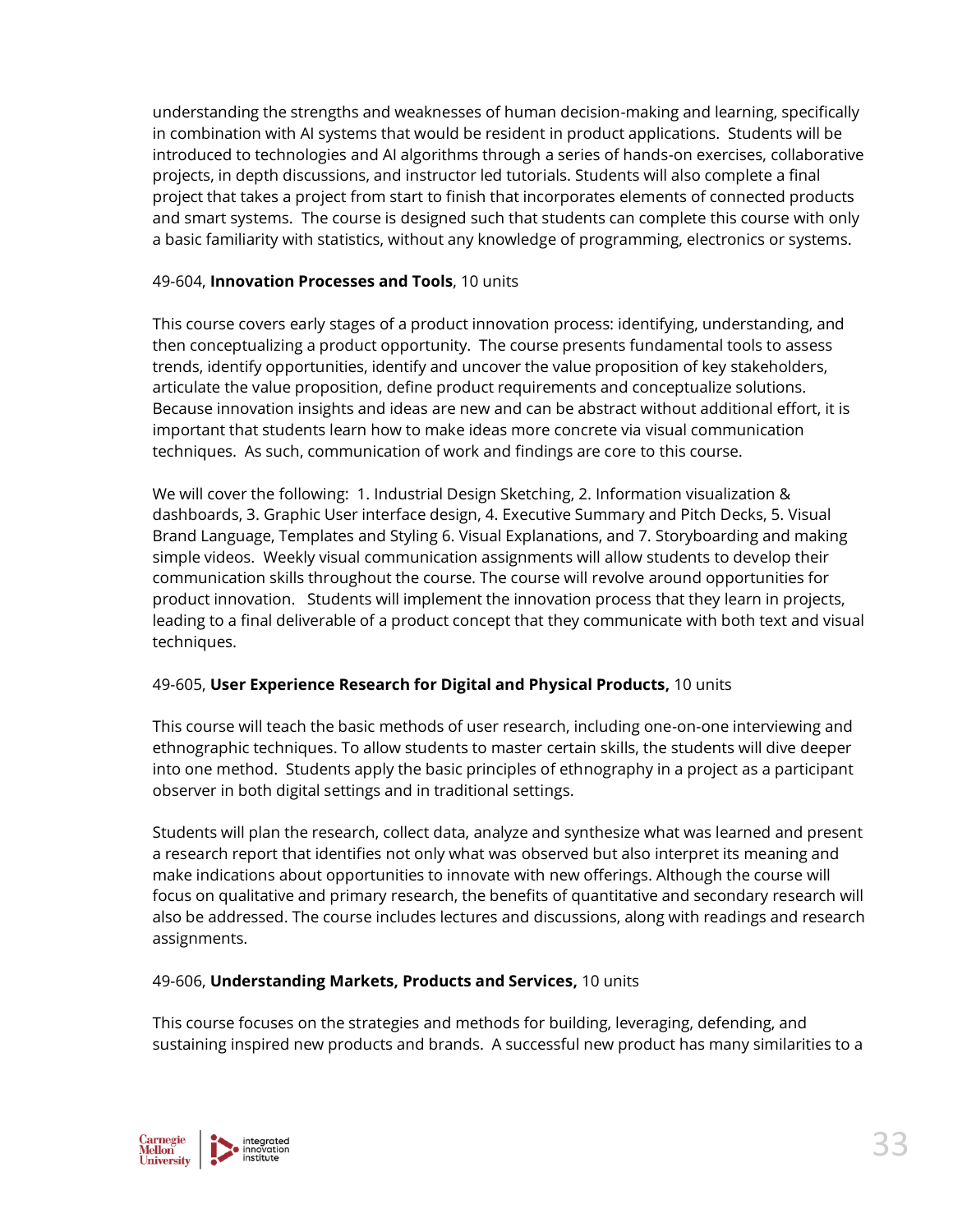successful new business, so this class will also cover a broad set of business management concepts from the various functional business areas, motiving them in context of successful product development and launch. The course also emphasizes pricing strategies and tactics, recognizing both the importance of pricing but also the recognizing the close link of pricing to fundamental business principles. We will discuss the actions required to bring a product to market, including understanding your target audiences' needs, values and lifestyles and the key elements of a launch plan. We will apply concepts and discuss the span of products: consumer and B2B, products and services, digital and physical.

#### 49-607, **Product Strategy and Planning,** 10 units

This course explores the concepts, roles and responsibilities associated with both product management and brand management, also covering how strategy and business models intertwine to shape the nature and success of a product and business. Tools and methods will be introduced that allow a business to better understand and define itself and recognize its position in the market environment. The course will also cover planning, development and marketing tools that product and brand managers use to make decisions on how to deliver the expected value to customers and stakeholders and differentiate itself from competition. These tools will help you address common strategic, as well as tactical, challenges across the product lifecycle to make a product or service successful. In addition to covering theory and applications, the course will use a business simulation to help students to understand how the functional areas tie together. The course will cover a variety of contexts: corporate and entrepreneurial, for-profit and not-for-profit, products and services, business to business and consumer products, digital and physical products. Further, the course will build on your knowledge of marketing, engineering, accounting, and manufacturing, showing how product managers and brand managers work cross-functionally and play critical leadership functions to make products and services successful.

#### 49-608, **Professional Practice of Product Innovation,** 22 units

This course focuses on team-based product development that integrates engineering, business, and design disciplines, focusing not solely on the tasks but also the professionalism that is important for working on future projects in which there would be a client. The course consists of four modules including identifying, understanding, conceptualizing and introducing a product opportunity. Students learn methods to research the needs, wants and desires of a market opportunity, define product specifications, conceptualize products to meet the users' needs and desires and refine the most promising concept. Students will hone their skills of formulating a hypothesis, supporting it with evidence, and logically presenting their conclusions. The project will result in a resolved form, functional design, and marketing plan. That said, the goal is not only to "build gears" or "write code" or "develop a business plan" but rather for students to develop a deeper understanding how those methods can impact the success of innovation projects, developing their ability to critically assess how theoretical methods and principles impact a practical innovation challenge. The course also emphasizes communication of the project, through multiple presentations and report

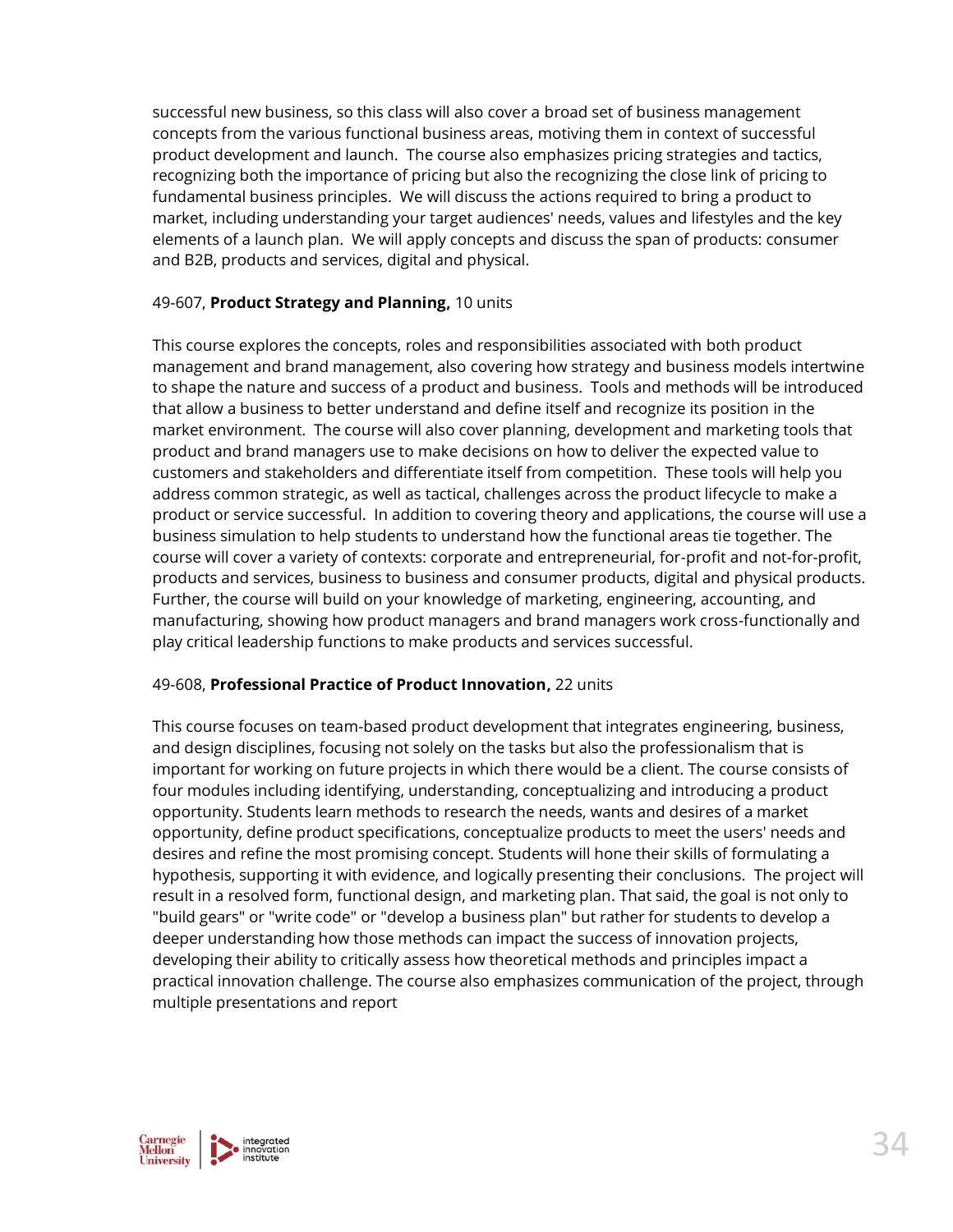## <span id="page-34-0"></span>**Appendix B: 2021-2022 Highlighted University Resources for Graduate Students and The WORD, Student Handbook**

Among the resources that have been developed for the broader graduate student population. The items below are most relevant to students in online programs.

## **Key Resources for Graduate Student Support**

Office of Graduate and Postdoc Affairs Office of the Dean of Students Center for Student Diversity and Inclusion Assistance for Individuals with Disabilities Office of International Education Veterans and Military Community Ethics Reporting Hotline Policy Against Retaliation

## **Key Resources for Academic and Research Support**

Computing and Information Resources Student Academic Success Center University Libraries

### **Key Resources for Health, Wellness & Safety**

Counseling and Psychological Services University Police

### **The WORD**

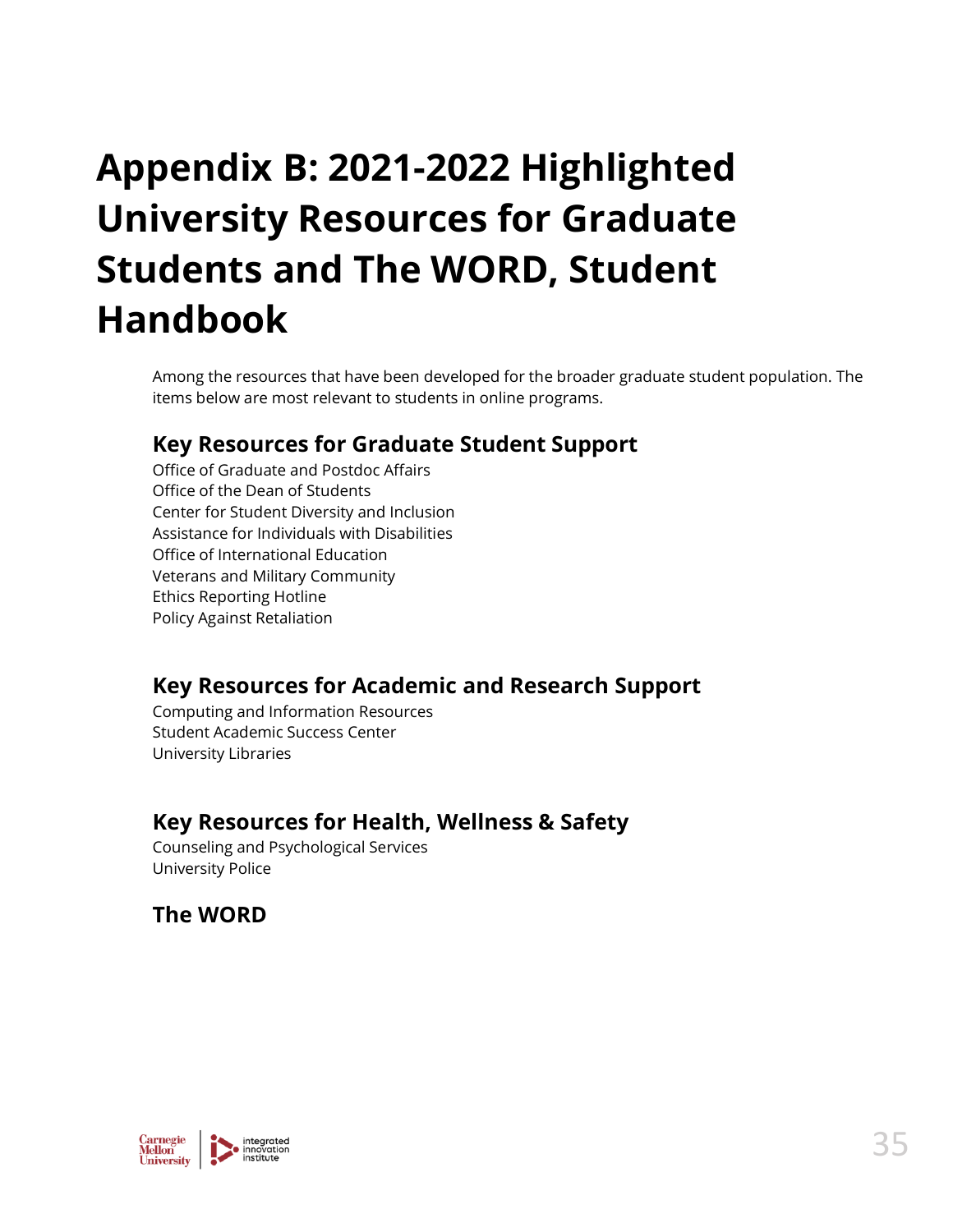Office of Graduate and Postdoc Affairs [www.cmu.edu/graduate;](http://www.cmu.edu/graduate%3B) [grad-ed@cmu.edu](mailto:grad-ed@cmu.edu)

The Office of Graduate and Postdoc Affairs provides central support for all master's and doctoral students, as well as academic programs, with a focus on supporting graduate student success at Carnegie Mellon.

The Office of Graduate and Postdoc Affairs also works with the colleges and departments by informing and assisting in developing policy and procedures relevant to graduate students and working with departments on issues related to graduate students. Additionally, we partner with many other offices and organizations, such as the Graduate Student Assembly, to support the holistic graduate student educational experience.

Office of the Dean of Students [www.cmu.edu/student-affairs/dean](http://www.cmu.edu/student-affairs/dean)

The Office of the Dean of Students provides central leadership of the metacurricular experience at Carnegie Mellon including the coordination of student support. Vice President of Student Affairs and Dean of Students Gina Casalegno leads the Division of Student Affairs which includes the offices and departments listed below (not an exhaustive list).

Graduate students will find the enrollment information for Domestic Partner Registration and Maternity Accommodations in the Office of the Dean of Students or on their website. Additional resources for graduate students include College Liaisons and the Student Support Resources team. College Liaisons are senior members of the Division of Student Affairs who work with departments and colleges addressing student concerns across a wide range of issues. College Liaisons are identified on the student SIO page in the Important Contacts list. The Student Support Resources team offers an additional level of support for students who are navigating any of a wide range of life events. Student Support Resources staff members work in partnership with campus and community resources to provide coordination of care and support appropriate to each student's situation.

The Division of Student Affairs includes (not an exhaustive list):

- **EXECUTE:** Athletics, Physical Education and Recreation
- Career and Professional Development Center (CPDC)
- Center for Student Diversity and Inclusion
- **Cohon University Center**
- **Counseling & Psychological Services (CaPS)**
- **•** Dining Services
- Office of Community Standards and Integrity (OCSI)
- Office of Student Leadership, Involvement, and Civic Engagement (SLICE)
- University Health Services (UHS)
- Wellness Initiatives

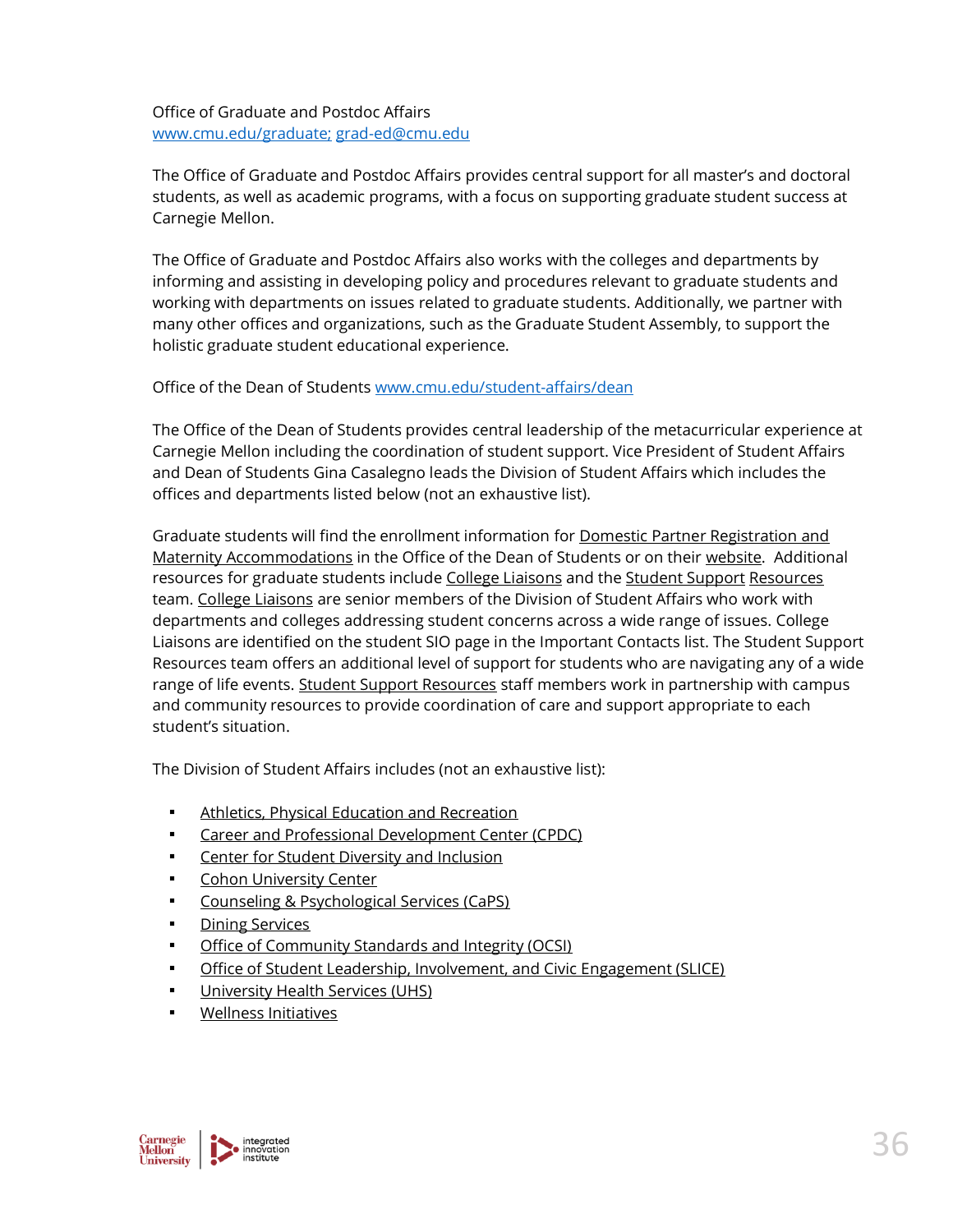#### Center for Student Diversity & Inclusion

#### <https://www.cmu.edu/student-diversity/>

**D**iversity and inclusion have a singular place among the values of Carnegie Mellon University. The Center for Student Diversity & Inclusion actively cultivates a strong, diverse and inclusive community capable of living out these values and advancing research, creativity, learning and development that changes the world.

The Center offers resources to enhance an inclusive and transformative student experience in dimensions such as access, success, campus climate and intergroup dialogue. Additionally, the Center supports and connects historically underrepresented students and those who are first in their family to attend college in a setting where students' differences and talents are appreciated and reinforced, both at the graduate and undergraduate level. Initiatives coordinated by the Center include, but are not limited to:

- First generation/first in family to attend college programs
- LGBTQ+ Initiatives
- Race and ethnically-focused programs, including Inter-University Graduate Students of Color Series (SOC) and PhD SOC Network
- Women's empowerment programs, including Graduate Women's Gatherings (GWGs)
- Transgender and non-binary student programs

Assistance for Individuals with Disabilities <http://www.cmu.edu/disability-resources/>

The Office of Disability Resources at Carnegie Mellon University has a continued mission to provide physical, digital, and programmatic access to ensure that students with disabilities have equal access to their educational experience. We work to ensure that qualified individuals receive reasonable accommodations as guaranteed by the Americans with Disabilities Act (ADA) and Section 504 of the Rehabilitation Act of 1973. Students who would like to receive accommodations can begin the process through Disability Resources' secure online portal or email access@andrew.cmu.edu\_to begin the interactive accommodation process. Students with physical, sensory, cognitive, or emotional disabilities are encouraged to self- identify with the Office of Disability Resources and request needed accommodations. Any questions about the process can be directed to [access@andrew.cmu.edu, o](mailto:access@andrew.cmu.edu)r call (412) 268- 6121.

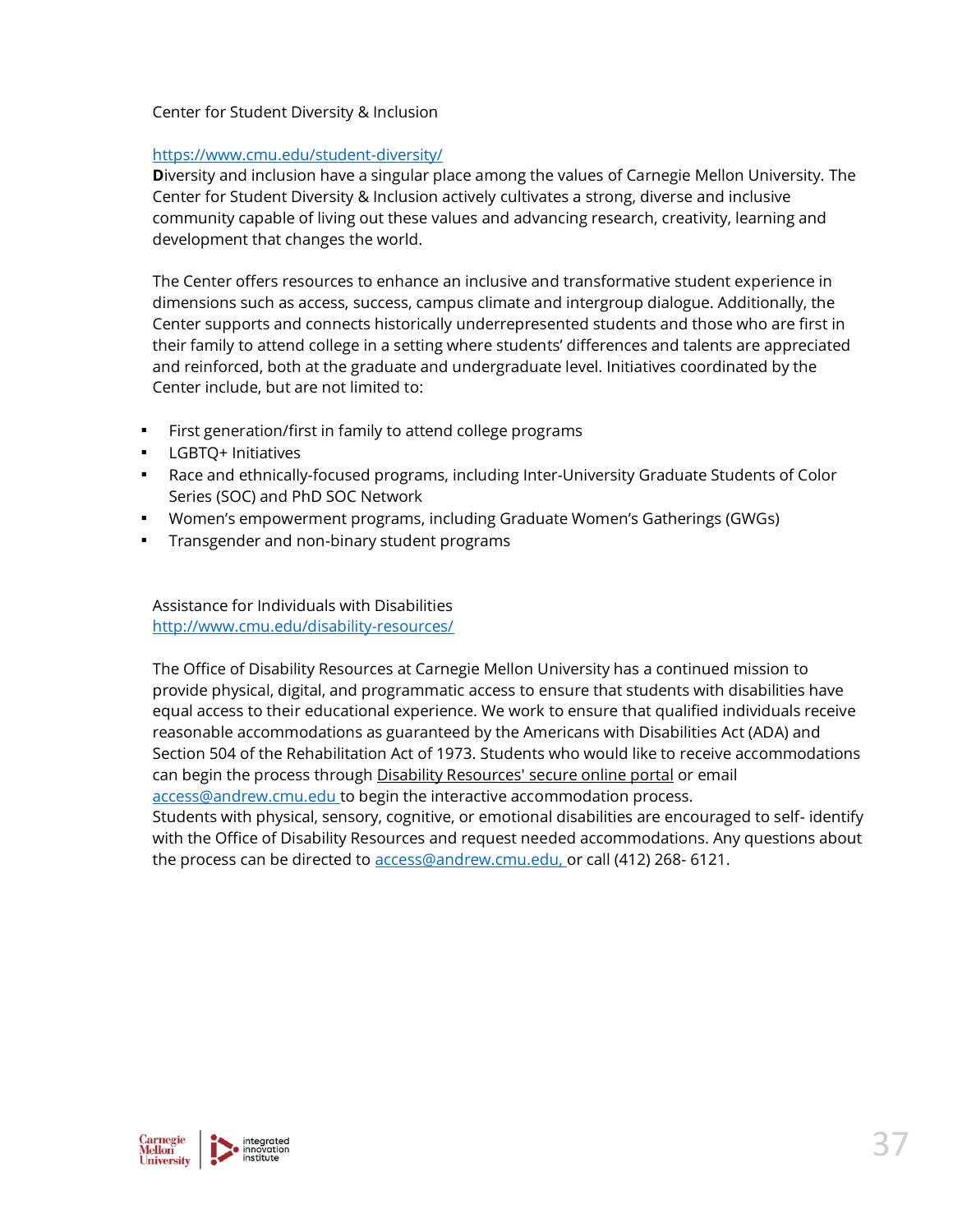#### Office of International Education <http://www.cmu.edu/oie/>

Carnegie Mellon hosts international graduate and undergraduate students who come from more than 90 countries. The Office of International Education (OIE) is the liaison to the University for all non-immigrant students and scholars, as well the repository for study abroad opportunities and advisement. OIE provides many services including: advising on personal, immigration, study abroad, academic, and social and acculturation issues; presenting programs of interest such as international career workshops, tax workshops, and cross- cultural and immigration workshops; international education and statistics on international students in the United States; posting pertinent information to students through email and the OIE website and conducting orientation and pre-departure programs.

Veterans and Military Community [www.cmu.edu/veterans/](http://www.cmu.edu/veterans/)

Military veterans are a vital part of the Carnegie Mellon University community. Graduate students can find information on applying for veteran education benefits, campus services, veteran's groups at CMU, and non-educational resources through the Veterans and Military Community website. There are also links and connections to veteran resource in the Pittsburgh community. The ROTC and Veteran Affairs Coordinator can be reached at [uro-vaedbenefits@andrew.cmu.edu](mailto:uro-vaedbenefits@andrew.cmu.edu) or 412-268-8747.

#### Carnegie Mellon Ethics Hotline

#### <https://www.cmu.edu/hr/resources/ethics-hotline.html>

The health, safety and well-being of the university community are top priorities at Carnegie Mellon University. CMU provides a hotline that all members of the university community should use to confidentially report suspected unethical activity relating to areas below:

- Academic and Student Life
- Bias Reporting
- Environmental Health and Safety
- Financial Matters
- High-Risk Incident
- Human Resource Related
- Information Systems
- Research
- Threat of Business Interruption
- Threat of Violence or Physical Harm
- Title IX

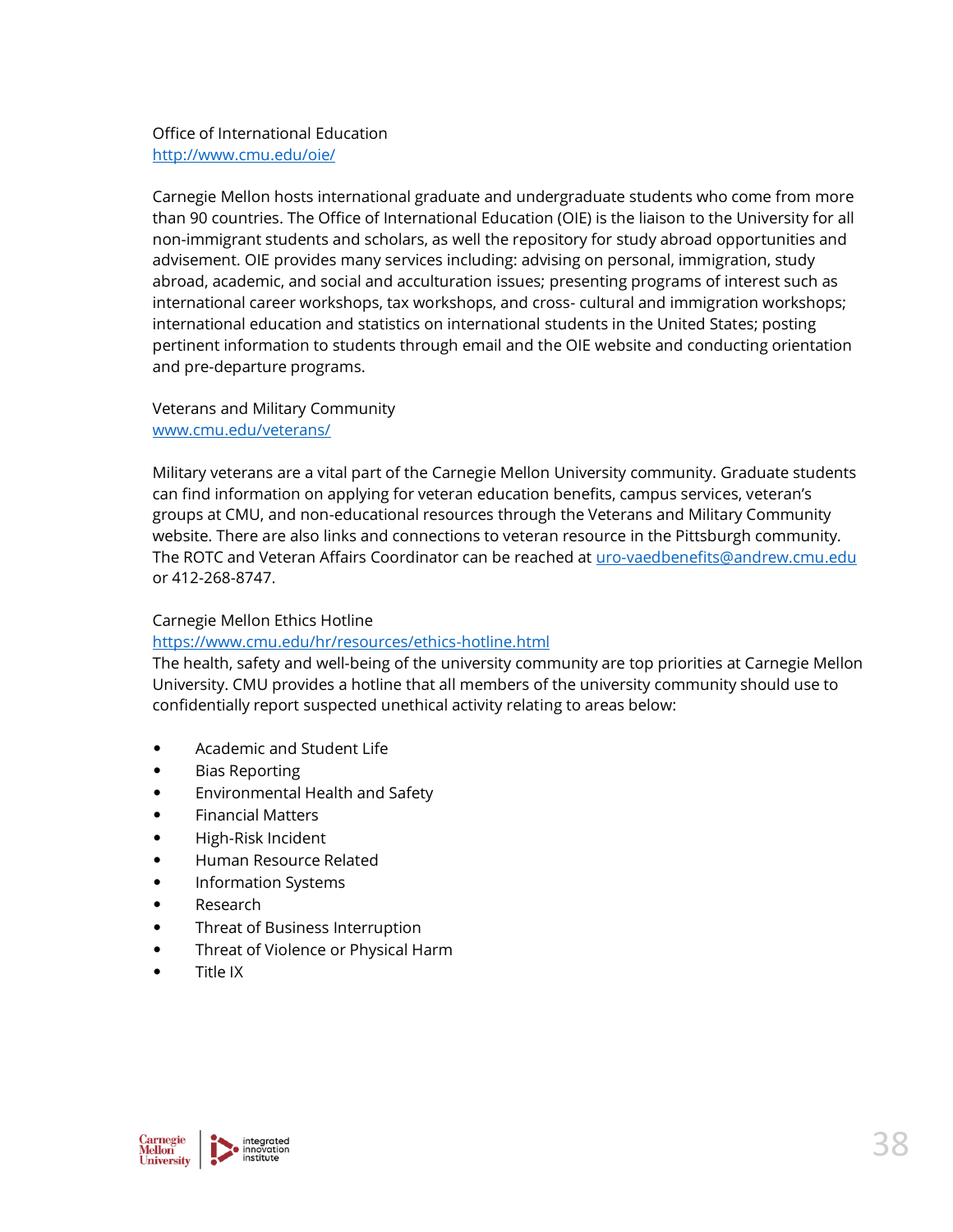Students, faculty and staff can anonymously file a report by calling 877-700-7050 or visiting www.reportit.net(user name: tartans; password: plaid). All submissions are reported to appropriate university personnel.

The hotline is NOT an emergency service. For emergencies, call University Police at 412-268- 2323.

#### **Policy Against Retaliation**

It is the policy of Carnegie Mellon University to protect from retaliation any individual who makes a good faith report of a suspected violation of any applicable law or regulation, university Policy or procedure, any contractual obligation of the university, and any report made pursuant to the Carnegie Mellon University Code of Business Ethics and Conduct.

Additional details regarding the Policy Against Retaliation are available at <https://www.cmu.edu/policies/administrative-and-governance/whistleblower.html>

#### **Key Offices for Academic Support**

#### Computing and Information Resources [www.cmu.edu/computing](http://www.cmu.edu/computing)

Computing Services maintains and supports computing resources for the campus community, including the campus wired and wireless networks, printing, computer labs, file storage, email and software catalog. As members of this community, we are all responsible for the security of these shared resources. Be sure to review the Safe Computing [\(https://www.cmu.edu/computing/safe/\)](https://www.cmu.edu/computing/safe/) section and the University Computing Policy [\(https://www.cmu.edu/policies/information](https://www.cmu.edu/policies/information-technology/computing.html)[technology/computing.html\)](https://www.cmu.edu/policies/information-technology/computing.html)

Visit the Computing Services website - <https://www.cmu.edu/computing/> to learn more. For assistance the Computing Services Help Center is available at 412-268-4357 (HELP) or it[help@cmu.edu.](mailto:help@cmu.edu)

#### **Student Academic Success Center** <https://www.cmu.edu/student-success/>

SASC offers a variety of academic coaching, communications support, tutoring and workshops for all CMU students throughout the year.

As an online student, start with the following quick links to learn more:

- **[Preparing to learn online](https://www.cmu.edu/student-success/online-resources/grad-resources/prep-to-learn-online.html) -** tips and resources to help prepare you to learn in an online environment.
- **[Student Tech Quick Start](https://www.cmu.edu/computing/start/students.html) -** make sure your computing resources are in place for the start of class.

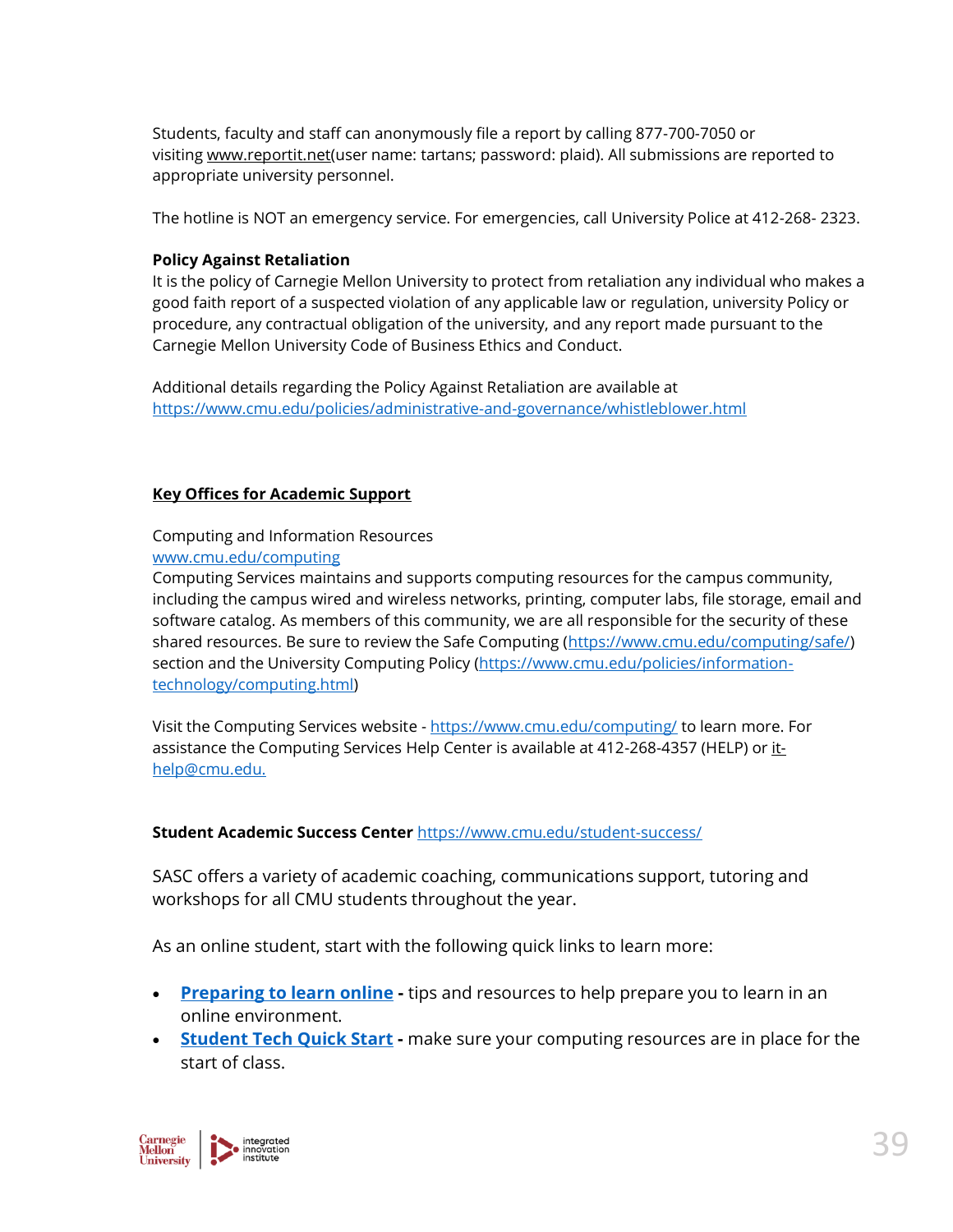University Libraries [www.library.cmu.edu](http://www.library.cmu.edu/)

The University Libraries offers a wide range of information resources and services supporting graduate students in course-work, research, teaching, and publishing. The library licenses and purchases books, journals, media and other needed materials in various formats. Library liaisons, consultants and information specialists provide in-depth and professional assistance and advice in all-things information - including locating and obtaining specific resources, providing specialized research support, advanced training in the use and management of data. Sign up for workshops and hands-on topic-specific sessions such as data visualization with Tableau, cleaning data with OpenRefine, and getting started with Zotero. Weekly drop-in hours for Digital Humanities and for Research Data Research Management are scheduled during the academic year. Start at the library home page to find the books, journals and databases you need; to identify and reach out to the library liaison in your field; to sign up for scheduled workshops; and to connect with consultants in scholarly publishing, research data management, and digital humanities.

#### **Key Offices for Health, Wellness & Safety**

Counseling & Psychological Services [www.cmu.edu/counseling/](http://www.cmu.edu/counseling/)

Counseling & Psychological Services (CaPS) affords the opportunity for students to talk privately about academic and personal concerns in a safe, confidential setting. An initial consultation at CaPS can help clarify the nature of the concern, provide immediate support, and explore further options if needed. These may include a referral for counseling within CaPS, to another resource at Carnegie Mellon, or to another resource within the larger Pittsburgh community. CaPS also provides workshops and group sessions on mental health related topics specifically for graduate students on campus. CaPS services are provided at no cost. Appointments can be made in person, or by telephone at 412-268-2922.

University Police <http://www.cmu.edu/police/>

#### 412-268-2323 (emergency only), 412-268-6232 (non-emergency)

The University Police Department is located at 300 South Craig Street (entrance is on Filmore Street). The department's services include police patrols and call response, criminal investigations, fixed officer and foot officer patrols, event security, and crime prevention and education programming as well as bicycle and laptop registration. Visit the department's website for additional information about the staff, emergency phone locations, crime prevention, lost and found, fingerprint services, and annual statistic reports.

Carnegie Mellon University publishes an annual campus security and fire safety report describing the university's security, alcohol and drug, sexual assault, and fire safety policies